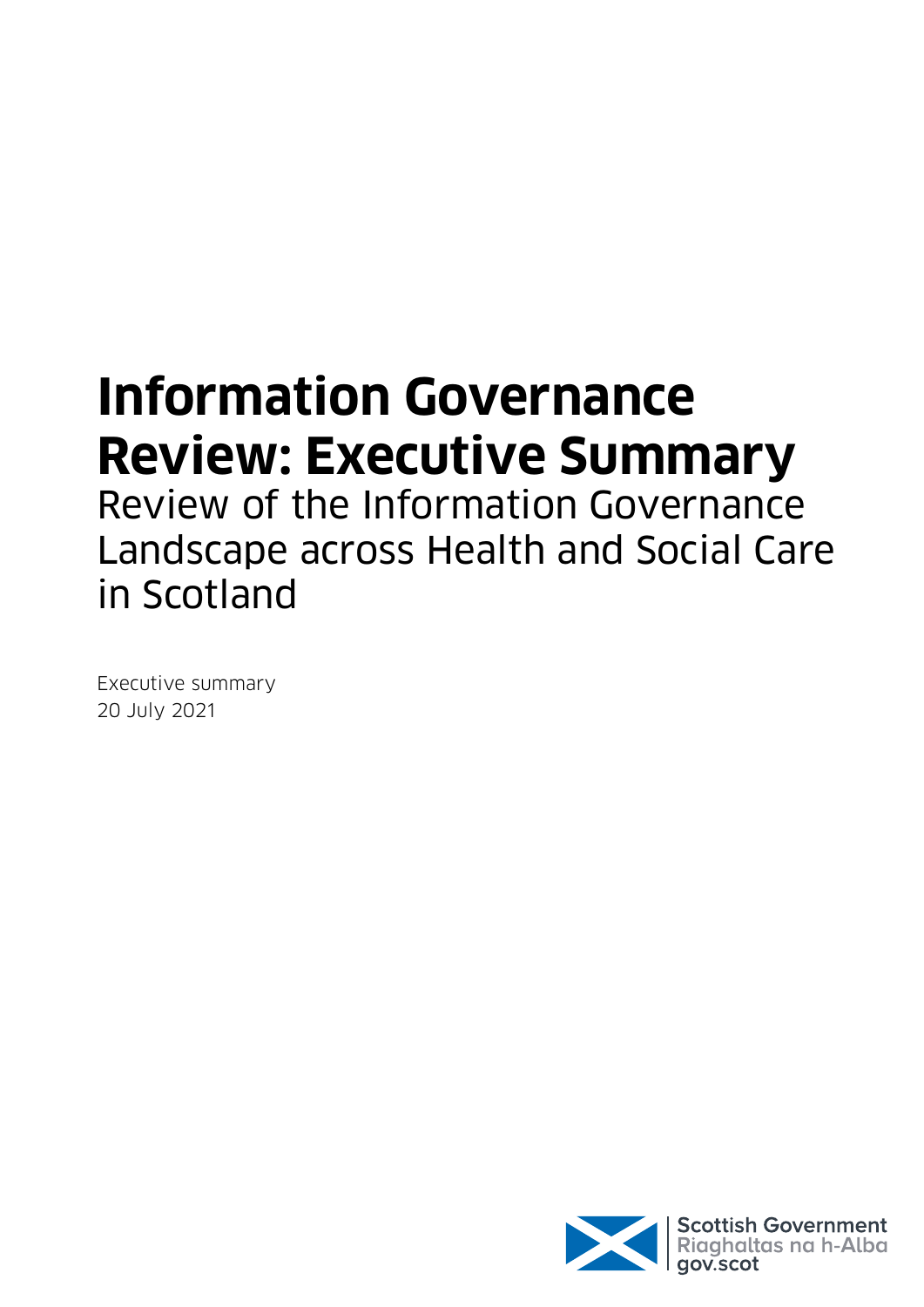© Crown copyright 2022

You may re-use this information (excluding logos and images) free of charge in any format or medium, under the terms of the Open Government Licence. To view this licence, visit **<http://www.nationalarchives.gov.uk/doc/open-government-licence/>**

or e-mail:

#### **[psi@nationalarchives.gsi.gov.uk](mailto:psi%40nationalarchives.gsi.gov.uk?subject=)**

Where we have identified any third party copyright information, you will need to obtain permission from the copyright holders concerned.

This document is available from our website at **[www.digihealthcare.scot](http://www.digihealthcare.scot)**

The Scottish Government St Andrew's House Edinburgh EH1 3DG Published by The Scottish Government, 2022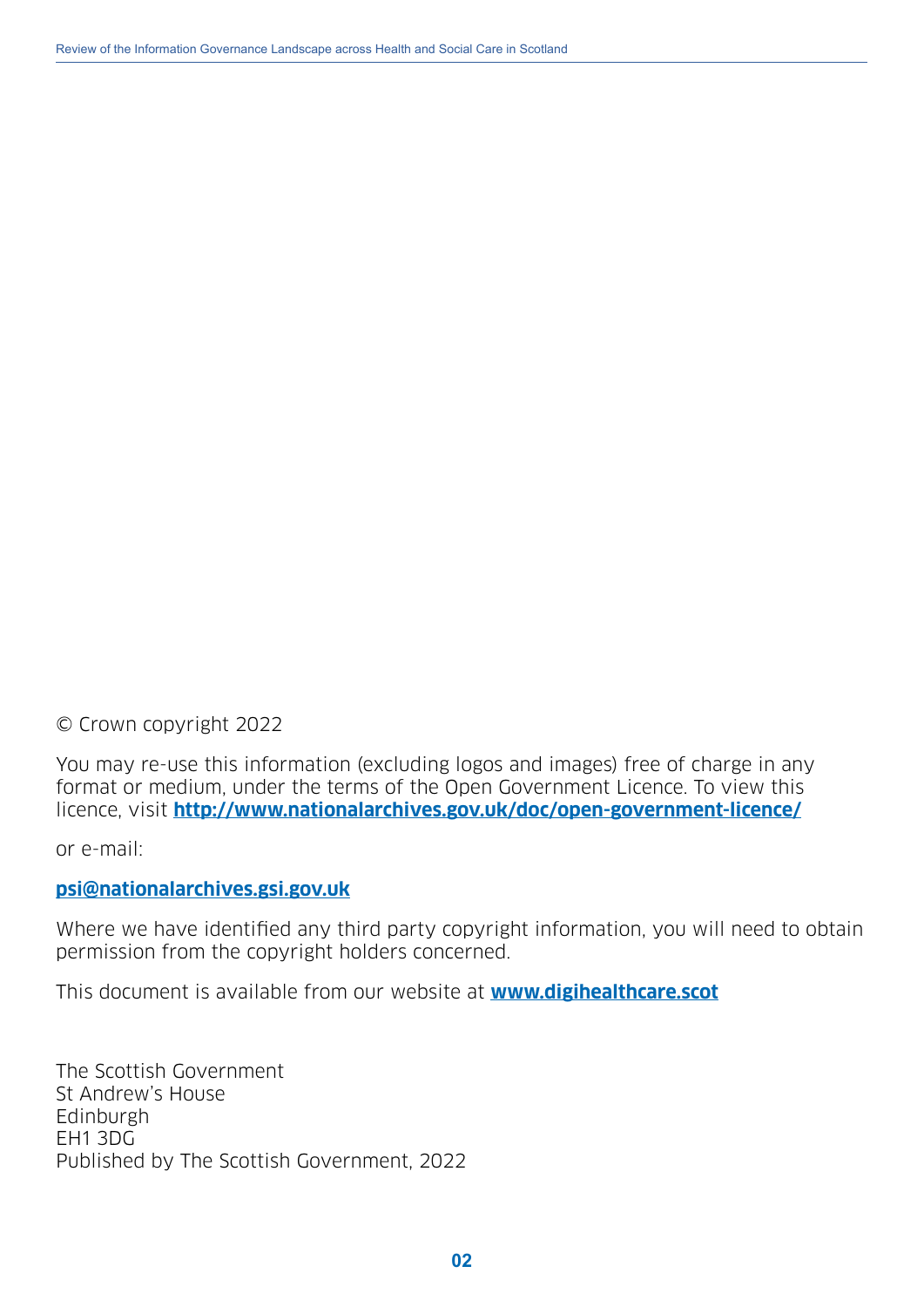# <span id="page-2-0"></span>Acknowledgement

This report would not have been possible without the help and input from **over 100 stakeholders across health and social care in Scotland**, and a network of experts from Scotland, England, Wales, Northern Ireland and the Republic of Ireland, as well as the Digital Health and Care Institute, the University of Edinburgh, the Scottish Government legal team and the Public Bodies Unit.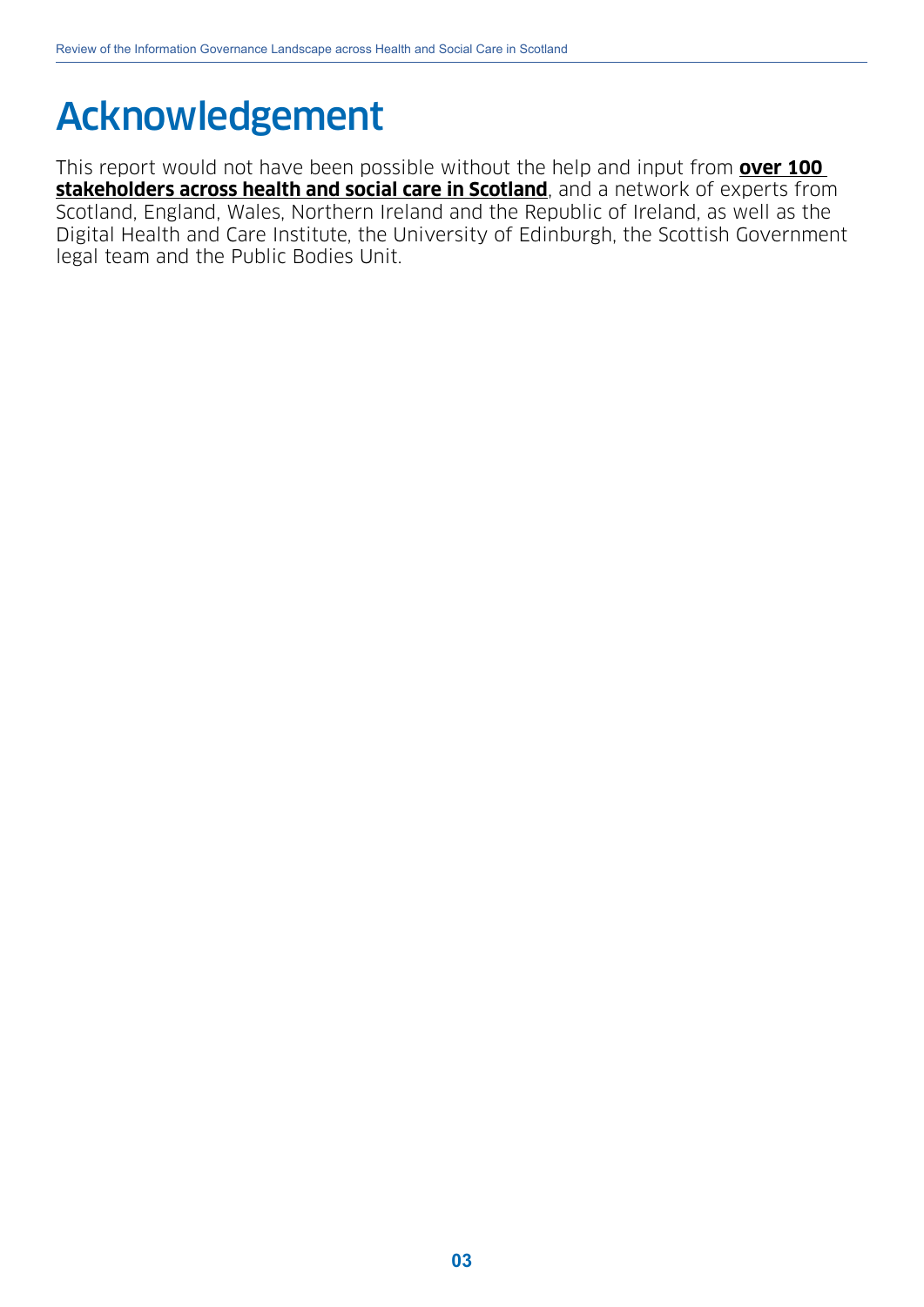# **Contents**

| Acknowledgement                                        | 03 |
|--------------------------------------------------------|----|
| <b>Key Points</b>                                      | 05 |
| 1. Why did we need a review of information governance? | 06 |
| 2. Who was involved in the review?                     | 09 |
| 3. How was the review carried out?                     | 09 |
| 4. What did the review find?                           | 10 |
| 5. Main recommendations                                | 13 |
| 6. What now? Next steps.                               | 25 |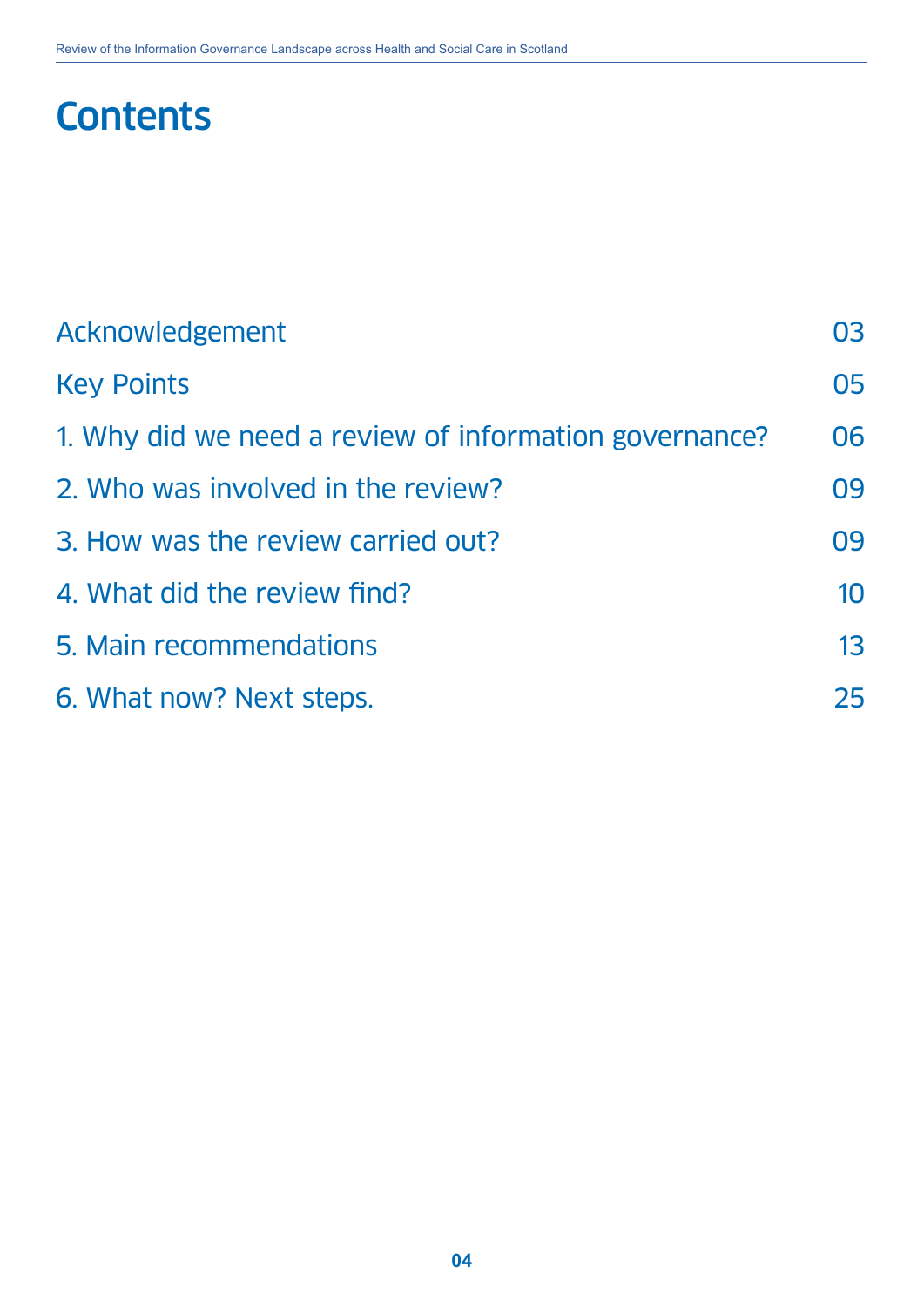# <span id="page-4-0"></span>Key Points

- Many good things are happening in the information governance (IG) sphere in Scotland.
- We need to move forward from the idea that IG is a barrier it is a facilitator.
- The government is listening to what people are saying and is working to make improvements and put better processes, tools and resources in place.
- 'Ownership' of IG and any challenges it presents does not lie exclusively with IG specialists – the wider system must recognise its own role and accountability for making IG work.
- This Review informs on options for evidence-based policy learned from the broad IG community and stakeholders in Scotland, as well as from other countries, and makes recommendations for the effective re-design of IG structures and associated processes, while empowering people to manage information and privacy risks and opportunities successfully.
- This Review has enabled clarification of the current IG landscape, its complexities and the needs of the stakeholders and the public. In turn, this has helped to prioritise a national programme of work for further co-design and implementation, along with a breath of stakeholders.
- Recent experiences with COVID have emphasised the importance of quick access to robust data. It also has shown the importance of leadership and a common purpose to make IG work better within complex data flows. This experience is consistent with the findings of the Review of IG in Scotland, and has demonstrated the urgency of implementing the recommendations in the main report.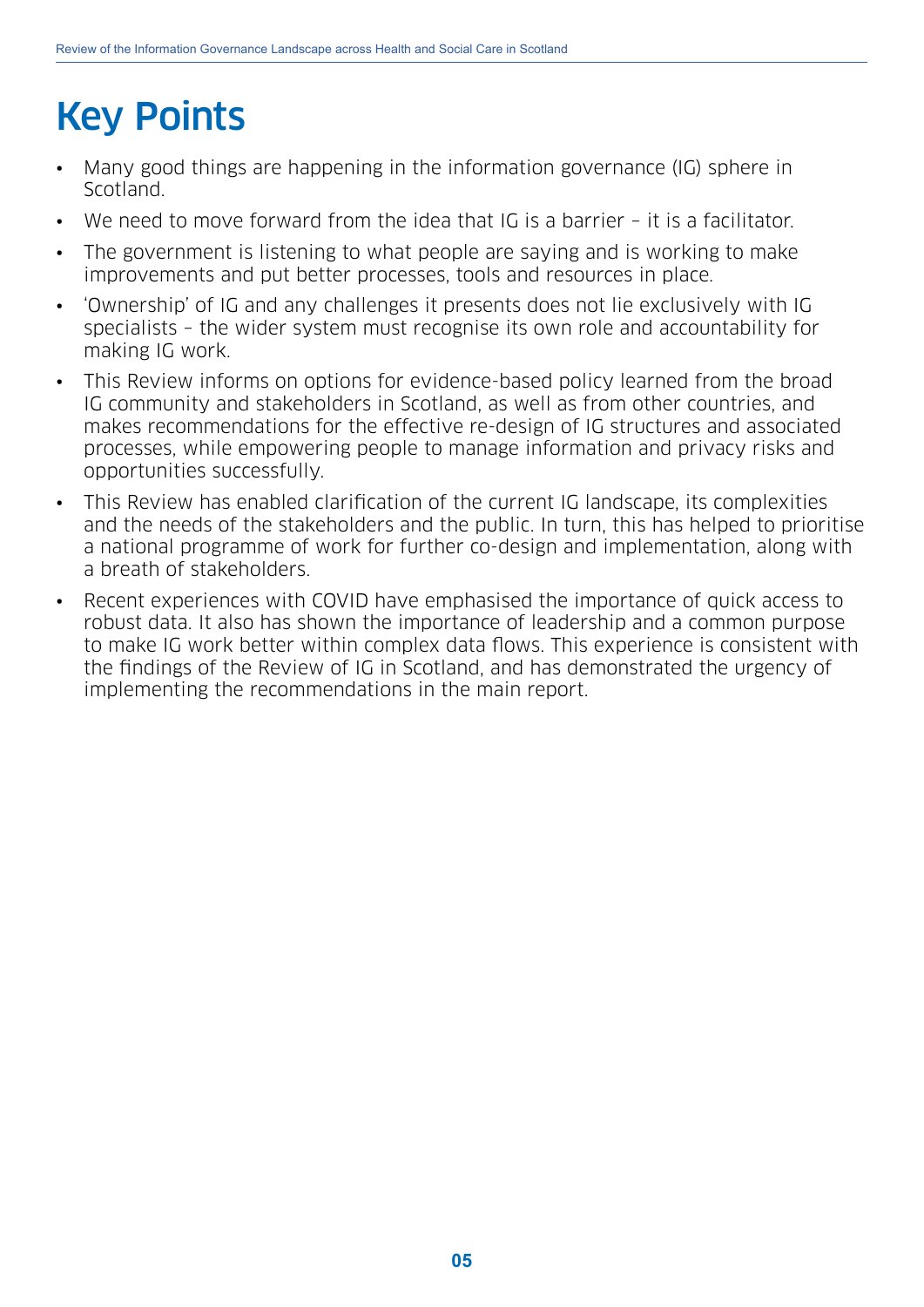# <span id="page-5-0"></span>1. Why did we need a review of information governance?

The people of Scotland expect technology and information systems to be part of how health and care services are delivered, and for that to be a seamless and almost invisible part of the process. To enable this, Scotland needs a streamlined national information governance (IG) approach (see Box 1) that addresses:

- inconsistencies in decisions over the delivery and use of data and digital technologies;
- variation in interpretation of current regulations; and
- the risk appetite among organisations, which can obstruct or facilitate the realisation of benefits from digital and data-driven health and care innovation.

The National IG Review is one of the key IG and Assurance building blocks of the Digital Health and Care Strategy [\(Figure 1\)](#page-5-1).



# Digital Health and Care Strategy Information Governance and Assurance Building Blocks

<span id="page-5-1"></span>**Figure 1. Digital Health and Care Strategy IG and assurance building blocks**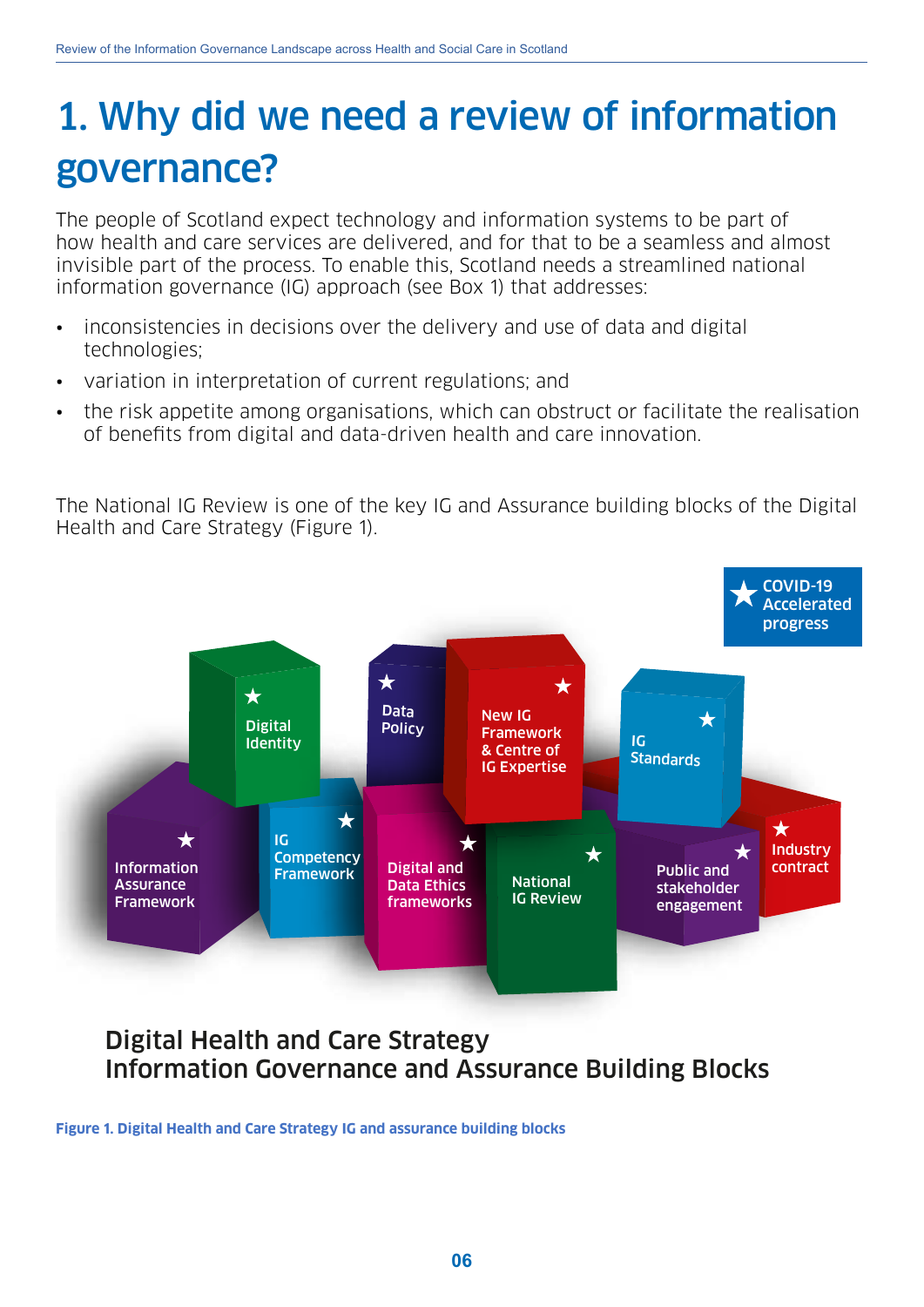The IG Review report, of which this is the executive summary, sets out to:

- describe the current IG landscape;
- inform on options for evidence-based policy learned from other countries, as well as the IG community and stakeholders; and
- make a series of recommendations for the effective re-design of IG structures and associated processes, while empowering people to manage information and privacy risks and opportunities successfully.

The Scottish Parliament Health and Sport Committee and other stakeholders have strongly emphasised the need to review how IG could be streamlined at a national level. With more efficient ways needing to be found to assess appropriately how fair, lawful. and secure proposals for digital and data-driven innovation are, and how information and privacy risks can be better managed with greater transparency and public engagement.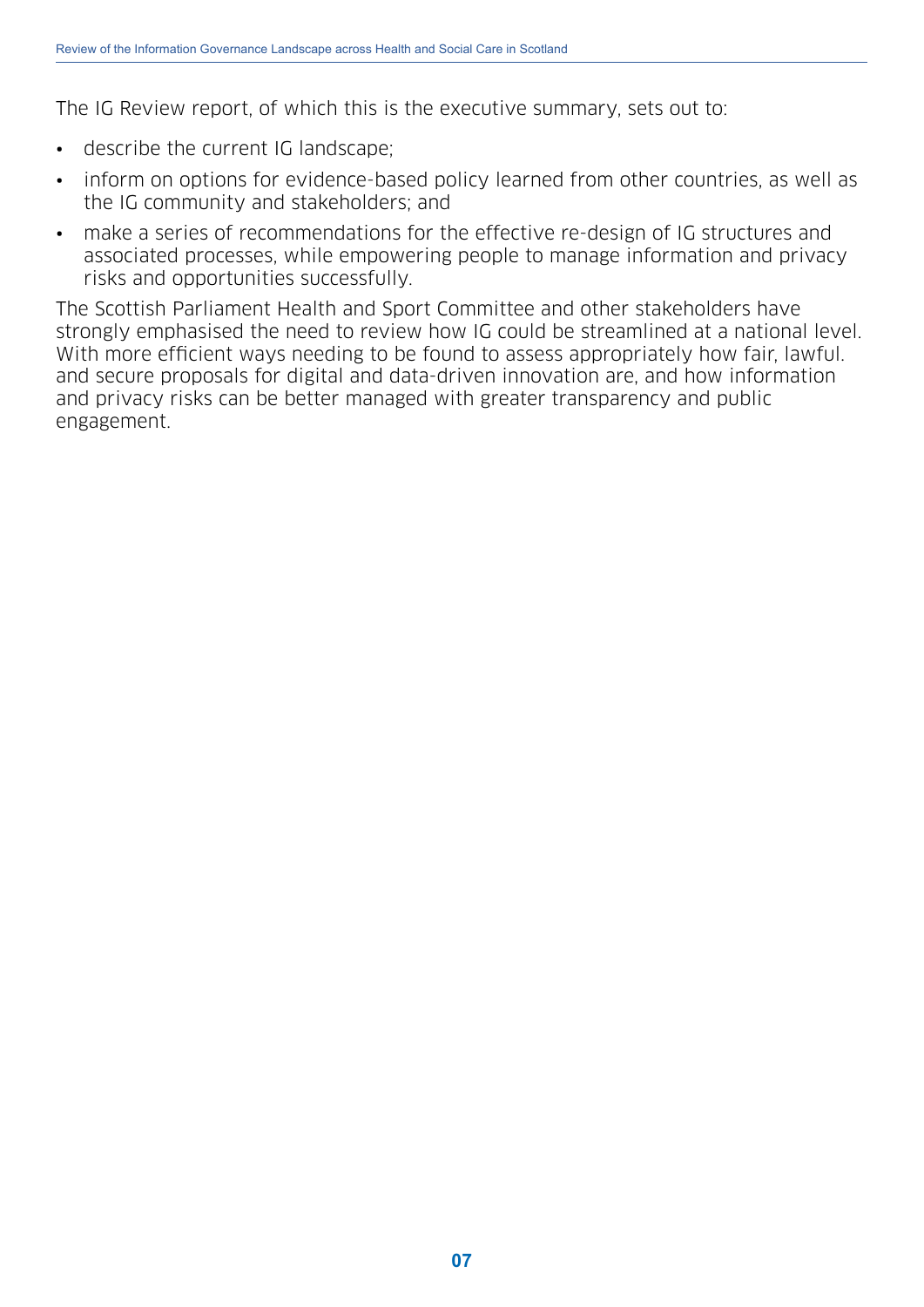### **Box 1. What is IG?**

There is no universal definition of IG. Definitions range from describing IG as a discipline or framework with a focus on sensitive personal data, to the broader application of risk-based privacy compliance across information assets.

The information management professionals' organisation ARMA International describes IG as: "the overarching and coordinating strategy for all organisational information."

The NHS Information Authority (England) defines its scope as "to do with the way the NHS handles information about patients/clients and employees, in particular personal and sensitive information".

<span id="page-7-1"></span>The Accenture Institute for Health and Public Sector Value identifies IG with five interrelated disciplines: data privacy, data confidentiality, data security, data quality, and data integrity [\(Figure 2\)](#page-7-0).



<span id="page-7-0"></span>**Figure 2. The five interrelated disciplines within IG (Accenture Institute for Health and Public Service Value, 2010)**

And ISACA1 , an international professional association focused on IT governance, approaches governance from the alignment of information (and related technology) with the organisation strategy, and involves "setting direction through prioritization and decision making; and monitoring performance and compliance against agreed-on direction and objectives".

For the purposes of this review, the working definition of IG amalgamates the concepts and wide scope illustrated in Box 1.

<sup>1</sup> [ISACA Interactive Glossary & Term Translations | ISACA](https://www.isaca.org/resources/glossary#glossi)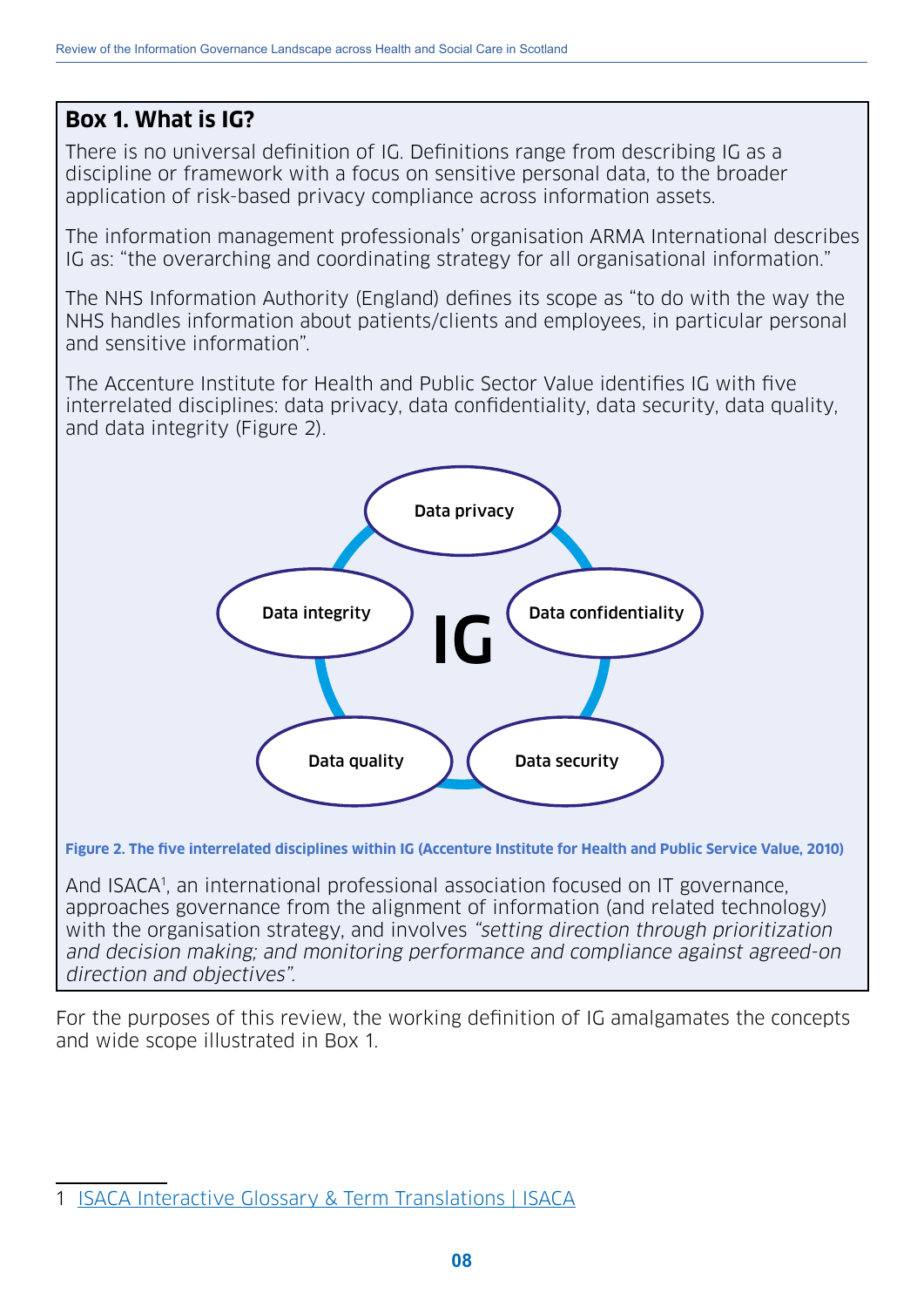# <span id="page-8-0"></span>2. Who was involved in the review?

The IG Review was an extensive multi-stakeholder consultation process involving over 100 interviews across health and social care in Scotland, and a network of experts from Scotland, England, Wales, Northern Ireland and the Republic of Ireland. It also involved the Digital Health and Care Institute, the Scottish Government legal team and the Public Bodies Unit.

# 3. How was the review carried out?

This Review was based on a situation analysis (Box 2). The aim was to identify priorities for delivering an improvement plan for creating a more efficient IG, assurance and security framework across health and social care in Scotland. A desktop exercise was also carried out, examining relevant electronic sources of information. In addition, the Review report reflects earlier work undertaken by relevant colleagues and organisations (a full list of sources can be found in the main Review report).

### **Box 2. What is a situation analysis?**

A situation analysis establishes a clear, detailed and realistic picture of the opportunities, resources, challenges and barriers in the improvement process. The quality of the situation analysis will affect the success of all transformational efforts; therefore, substantial time and resources were invested to allow the best reasonable outcomes.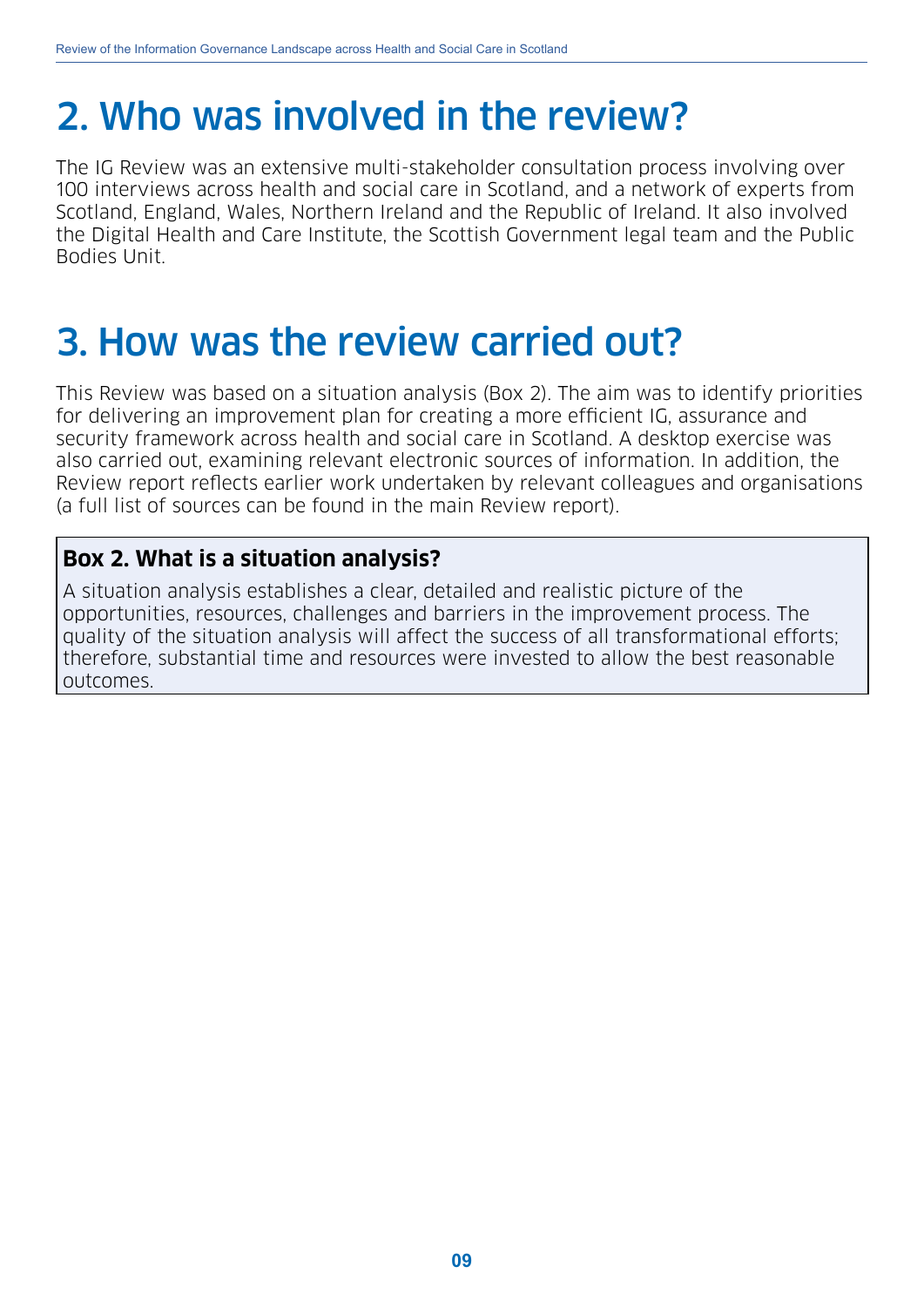# <span id="page-9-0"></span>4. What did the review find?

# **4.1 Main conclusions**

### 4.1.1 The IG landscape in Scotland requires more maturity

The current IG landscape in Scotland is fragmented. This means it lacks the consistency to ensure efficient scrutiny and delivery of health and social care digital solutions, and effective access to, and sharing of, data assets.

The ARMA IG Maturity Index offers a source for benchmarking the NHS Scotland IG landscape and the current National IG Programme. Ratings against this Index show that of the seven IG areas identified by ARMA, authorities, capabilities and infrastructure are the most mature (Figure 3).



**Figure 3. Health and social care rankings against the seven ARMA IG dimensions**

IG Maturity can be improved over time using the Scottish Approach to Service Design (Figure 4).



**Figure 4. Scottish Approach to Service Design (SAtSD).**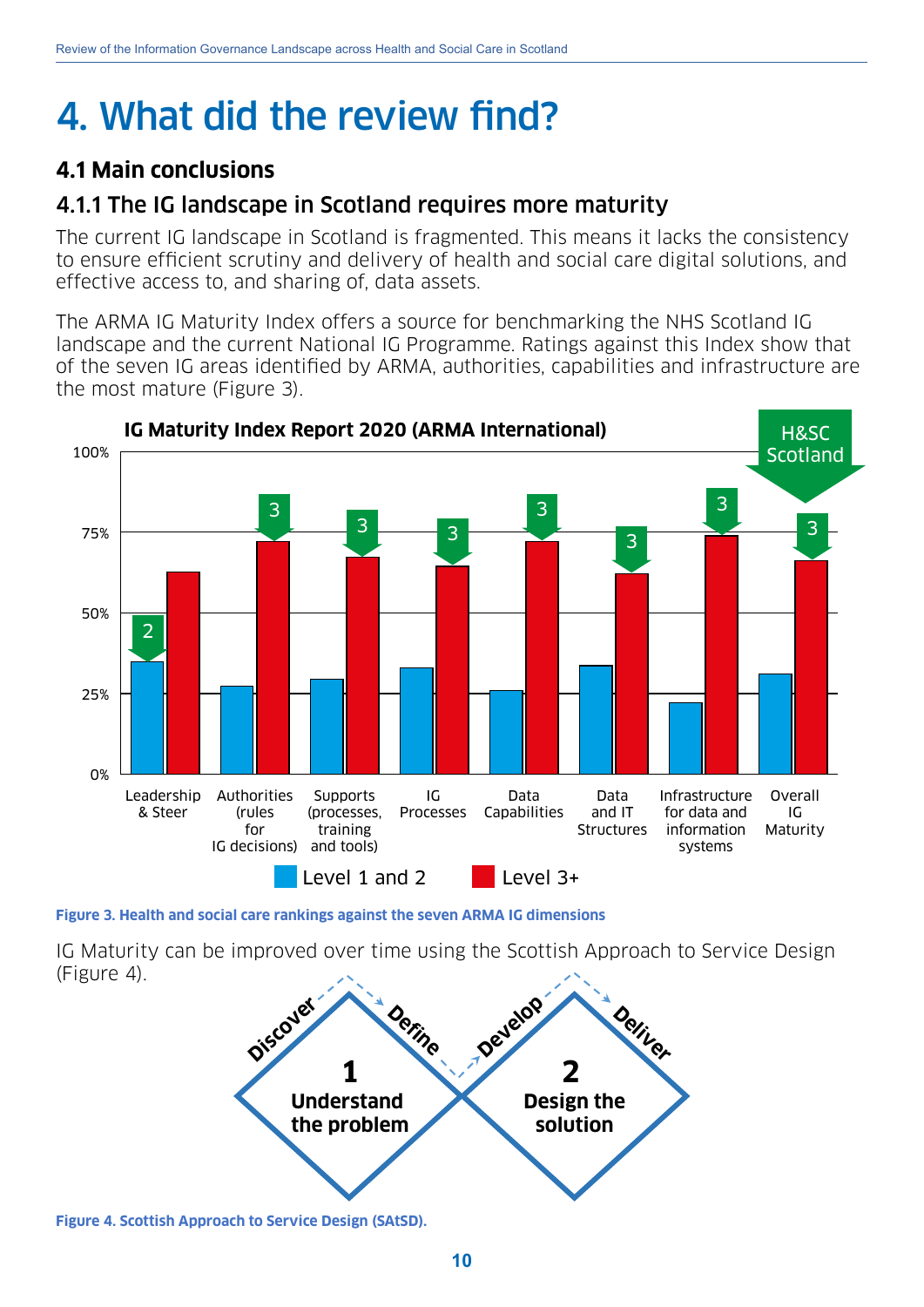### 4.1.2 Policies, procedures and processes are inconsistent across the IG landscape.

An IG locus exists in both government and health and care settings, but the IG landscape is significantly complicated.

It is difficult to visualise and manage risk at both local and national level due to inconsistencies in the approaches across organisations. The existing federated IG model in Scotland, with high levels of local autonomy, has led to less standardisation and integration and higher costs. The results are:

- varying interpretation of regulatory frameworks and risk appetites;
- increased synergies through regional clusters, localities and relationships established during the COVID-19 pandemic;
- complex and dynamic data-control relationships; and
- scattered, inconsistent and erratic decision-making routes.

Complicated transparency arrangements make it a virtually impossible task for the general public to engage with IG in health and social care.

Some common IG roles exist across health and care organisations, but there is a need to harmonise the scope of key roles' functions and responsibilities, training and continuing professional development activity, professionalise the IG world and empower people to manage information risk better.

Inconsistencies in policies, procedures and processes across the IG landscape are resulting in frustrations around cross-boundary work.

As part of the IG Review, the NHS Scotland International Engagement Team set up a Five Nations IG Collaboration Group (involving participants from England, Wales, the Republic of Ireland, Northern Ireland and Scotland) to compare and contrast key areas of the IG landscape. All nations have a series of IG structures covering strategic direction, advisory, operational and monitoring functions, but they seem to have highly complex IG landscapes.

IG operations (in areas such as privacy, transparency and ethics) are scattered across a range of different data controllers (Box 3). There are many IG tools, but they can be unfocused, inconsistent, inefficient and insufficient. This inherent complexity results in:

- a fractured and inconsistent route to data;
- missed opportunities for greater interoperability and resilience of information systems; and
- a lack of transparency.

In turn, these difficulties raise the level of overall information risks in the system. They make it difficult to have visibility and manage potentially negative impacts, and lead to missed opportunities for the positive use of data and digital technologies.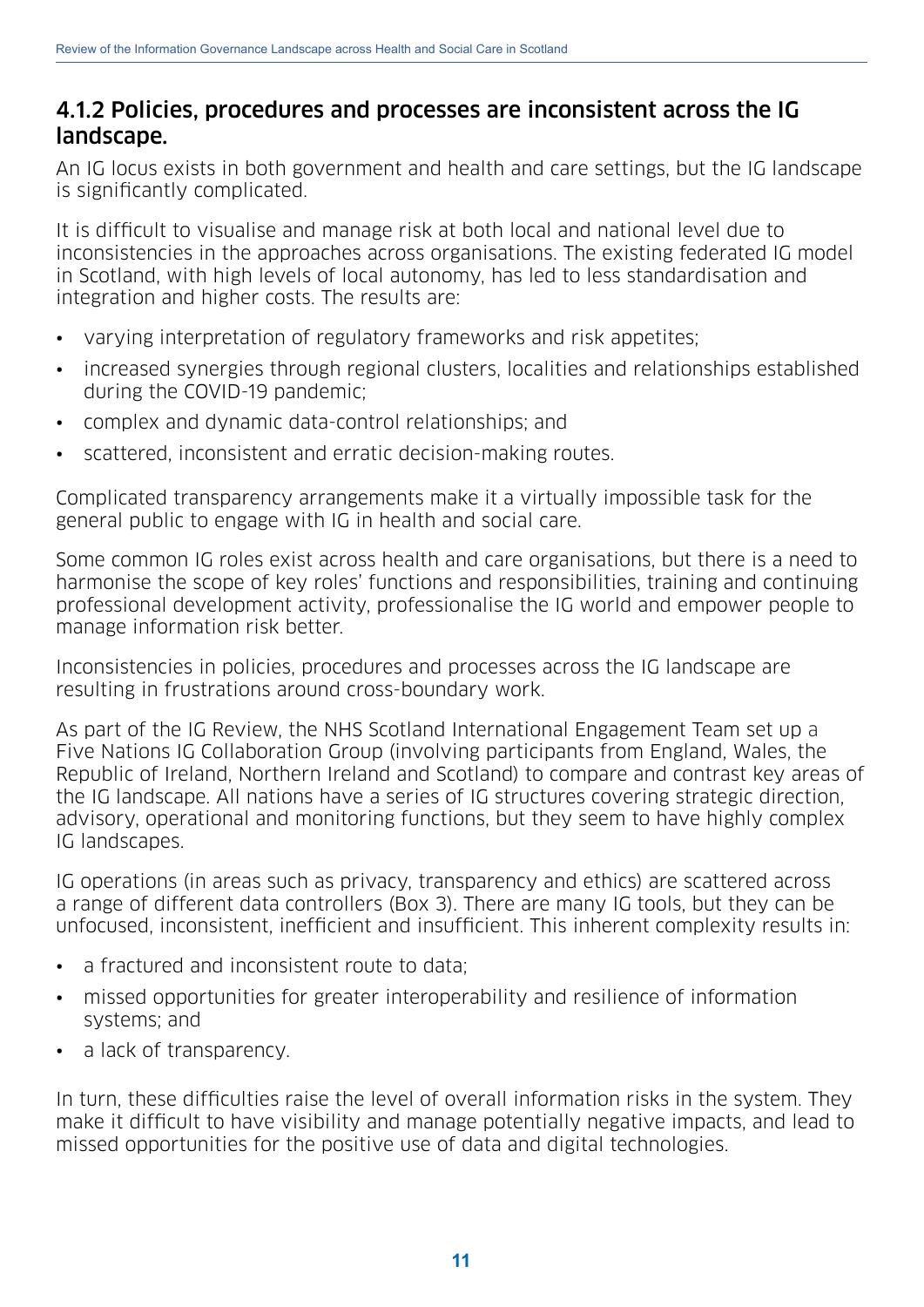### **Box 3. What are data controllers?**

Data protection legislation in the UK defines who is (or becomes de-facto) data controller and data processor. The **data controller** (such as a health board or a general practice) makes decisions over the "purpose and means" – "why" and "how" the data is processed. **Data processors** act on behalf and under instruction of a data controller (the level of direction required is not evident within current legislation)<sup>2</sup>. These are functional concepts, in that they aim to allocate responsibilities according to the actual roles of the parties.

Assessing the existence of joint participation and convergence in the decision-making process is becoming crucial in complex IG settings, such as health and care in Scotland.

## 4.1.3 Scotland's response to COVID-19 has accelerated IG transformation

More responsive, user-centred services that cover a spectrum of needs are now being developed, primarily in response to the COVID-19 pandemic. The digital and data solutions delivered during COVID-19 have followed the stages set out in Figure 2 in an extremely condensed and rapid fashion.

Culture and behaviour, however, remain significant barriers to change. COVID-19 nevertheless has accelerated the digital transformation of health and care and the IG way of working across NHS Scotland and potentially social care. Models used for the COVID-19 pandemic, such as the Data and Intelligence Network (Box 4), ways of scaling up and rapidly delivering telehealth and telecare solutions, and participatory governance used for programmes such as vaccinations (Box 5), should be expanded to other areas.

### **Box 4. What is the COVID-19 Data and Intelligence Network?**

The Scottish Government set up the COVID-19 Data and Intelligence Network to minimise the spread of COVID-19 in Scotland by quickly identifying COVID-19 resurgence, clusters and outbreaks, and detecting co-circulation with winter respiratory viruses. Its remit is to protect vulnerable populations, evaluate the impact of COVID-19 on health, care and society and extend the vision to the National Performance Framework. The COVID-19 Data and Intelligence Network includes local and national health bodies, local government, central government, skills and enterprise agencies, Scottish academia and civil society organisations.

### **Box 5. IG within the Vaccinations Programme.**

A multi-layer governance system was set up for various programmes of work, with the involvement of representatives of data controllers and other key stakeholders across health and care. Decisions over data and information systems converge through joint participation at strategic, tactical and operational levels.

<sup>2</sup> Guidelines 07/2020 on the concepts of controller and processor in the GDPR | European Data Protection Board (europa.eu)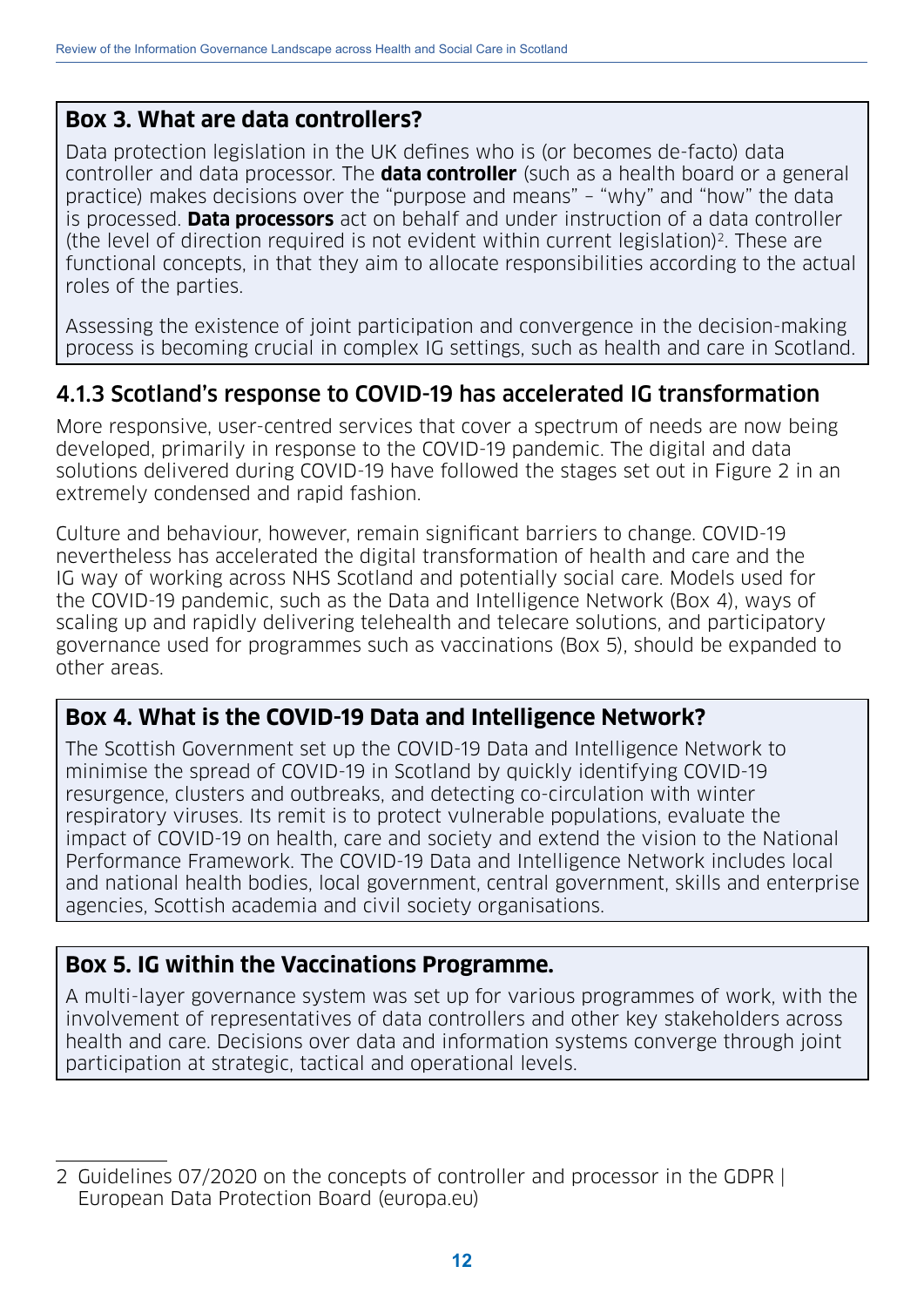# <span id="page-12-0"></span>5. Main recommendations

The IG Review's recommendations are structured around key elements of the ARMA ([Figure 5\)](#page-12-1), Accenture ([Figure 2](#page-7-1)) and the ISACA ([Figure](#page-13-0) 6) IG models.

<span id="page-12-1"></span>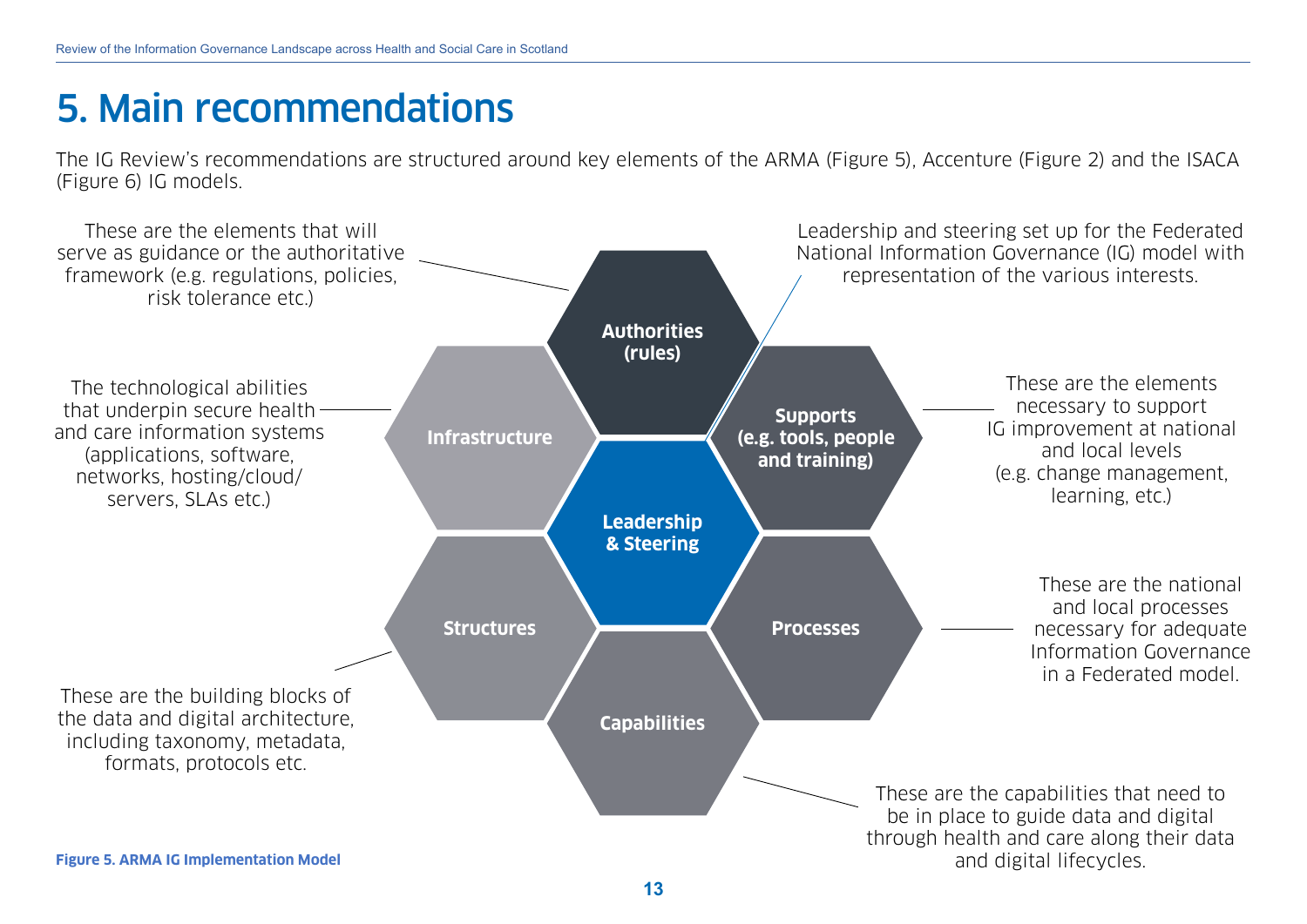

<span id="page-13-0"></span>Based on COBIT 5® Enabling Information and ISO/IEC 38500 definition of governance.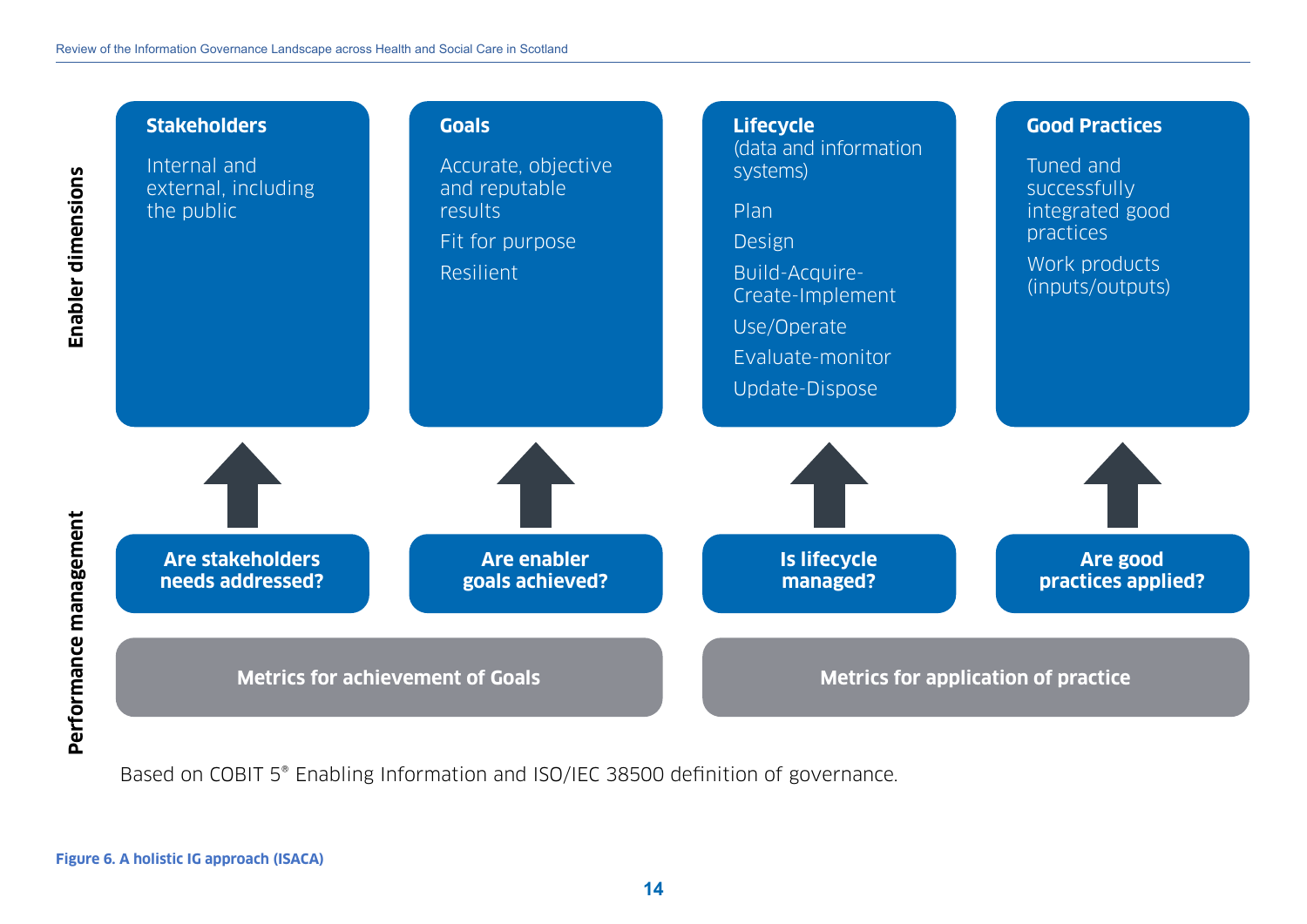During a workshop for Scottish Government IG professionals, the report's overarching recommendations were ranked based on their importance in meeting the vision, dependencies and quick wins (see Figure 7).

# **Vision**

**Streamlined Information Governance (IG) in Scotland, to enable the realisation of benefits from digital and data-driven health and care innovation.** 

**A holistic IG approach to enable end-to-end information across public sector**

| <b>Main recommendations</b>                                                  |                                                         |                                                       |
|------------------------------------------------------------------------------|---------------------------------------------------------|-------------------------------------------------------|
| <b>Lead &amp; Steer</b>                                                      | <b>Innovate</b><br><b>Co-Produce</b><br><b>Scale-Up</b> | <b>Demonstrate</b><br>success and<br><b>Assurance</b> |
| 1<br>Set the National<br><b>IG Direction for</b><br><b>Health &amp; Care</b> | 5<br><b>IG People</b>                                   | 9<br><b>IG Maturity baseline</b>                      |
| $\overline{2}$<br>Engage effectively to<br>co-produce solutions.             | 6<br><b>IG Processes</b><br>and structures              | 10<br>Plan for IG improvement                         |
| 3<br>Readiness. Prepare.                                                     | 7<br><b>IG Tools</b>                                    | 11<br>Monitor IG progress<br>and assurance.           |
| Inspire. Motivate.                                                           | 8<br><b>IG Products</b><br>(data and digital assets)    | 12<br>Scale IG up.                                    |

**Figure 7. Summary of the IG Review's key recommendations**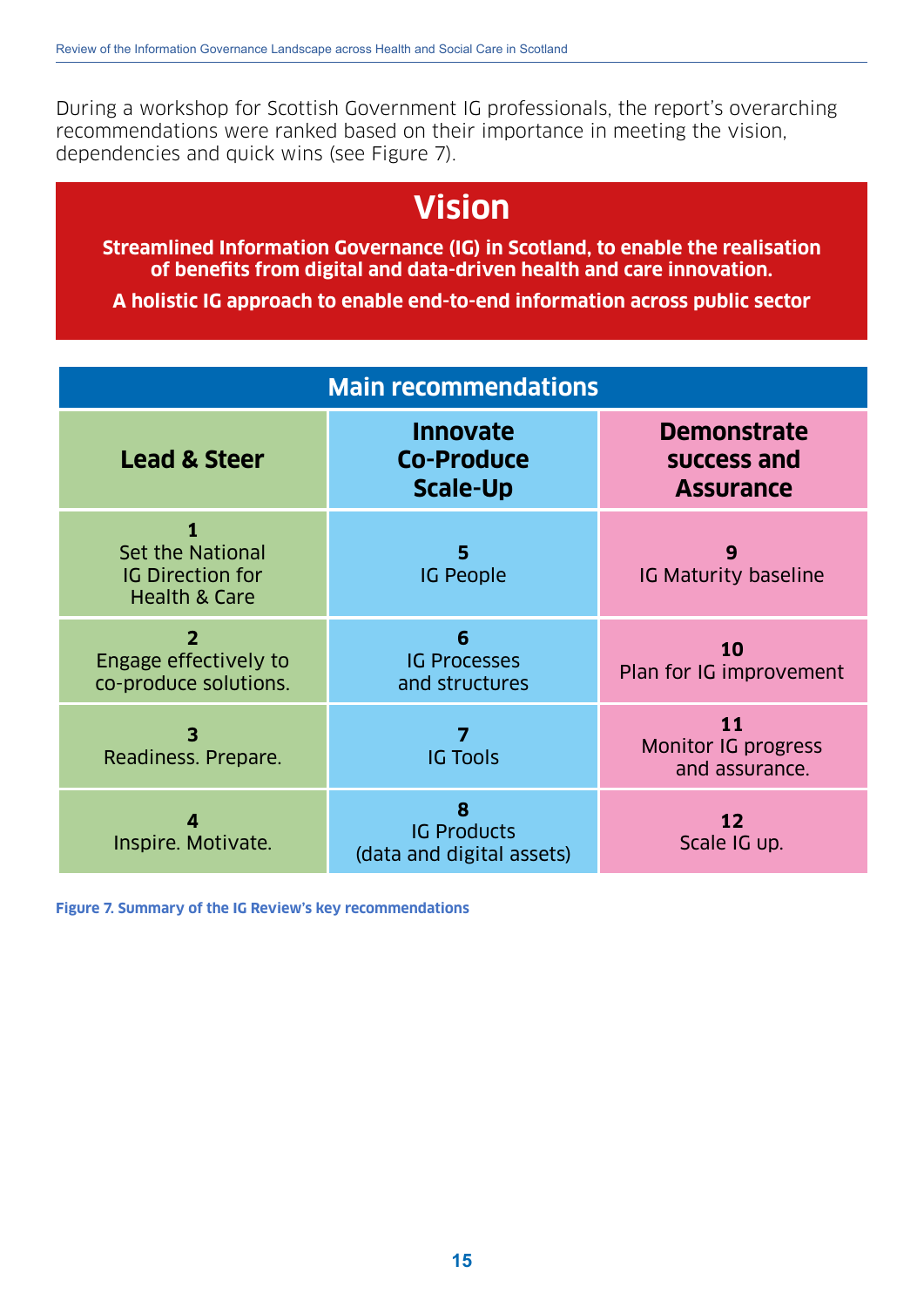# **Lead & Steer**

#### 1 Set the National IG Direction for Health and Care.

Establish a National IG Programme, aligning relevant strategies (e.g. data and digital), strengthening the IG ambition to maximise the realisation of benefits from digital and data-driven health and care innovation.

The National IG Programme should be reviewed on a regular basis in line with the Digital Health and Care and other relevant strategies, adding a "corporate" IG layer to a federated programme of work. This should involve designating clear national roles and lines of accountability at local and national levels; including central accountability and responsibilities for information assets of National value, particularly for the purposes of obtaining assurance at a national level.

The current federated IG model should be adjusted to secure the right balance of centralisation and local autonomy, while improving national leadership (see Figure 8). This would require consideration of:

- a. clear lines of accountability,
- b. alignment of IG roles and responsibilities,
- c. centralisation of some functions and services (e.g. centres of IG expertise, National Information Assurance Officer, National Data Guardian or equivalent) and potentially setting a National IG Body in areas of benefit.

Establishing a federated, de-cluttered IG model would allow autonomous data controllers and various central structures to collaborate to meet the needs of the wider health and care system. Data controllers would also have more influence in large-scale data processing decisions through their participation in various IG groups.

#### 2 Engage effectively for the co-production of IG solutions.

Prepare for change and co-production with stakeholders, including the public. Invest the necessary efforts for meaningful stakeholder engagement.

Preparation is essential for success. Due to the variety and large extent of stakeholders within the health and care landscape, it is essential to dedicate the time to prepare for successful engagement, defining clear rules for co-producing IG solutions and managing the expectations.

Co-production should be used as an approach to decision-making and continual improvement based on the Scottish Approach to Service Design (SAtSD), a shared vision and assertive leadership. Co-production should be seen as a long-term habit.

Transformative public engagement models should be adopted, engaging the public in the decision-making and co-production processes, enabling interactive feedback on IG, data and digital matters, through digital and non-digital networks.

Engagement should be based on enhanced transparency from all relevant parties, including Information Asset Owners, Data Controllers, Data Processors and key IG panels, such as those for scrutinising the public benefit and the data and digital ethical dilemmas.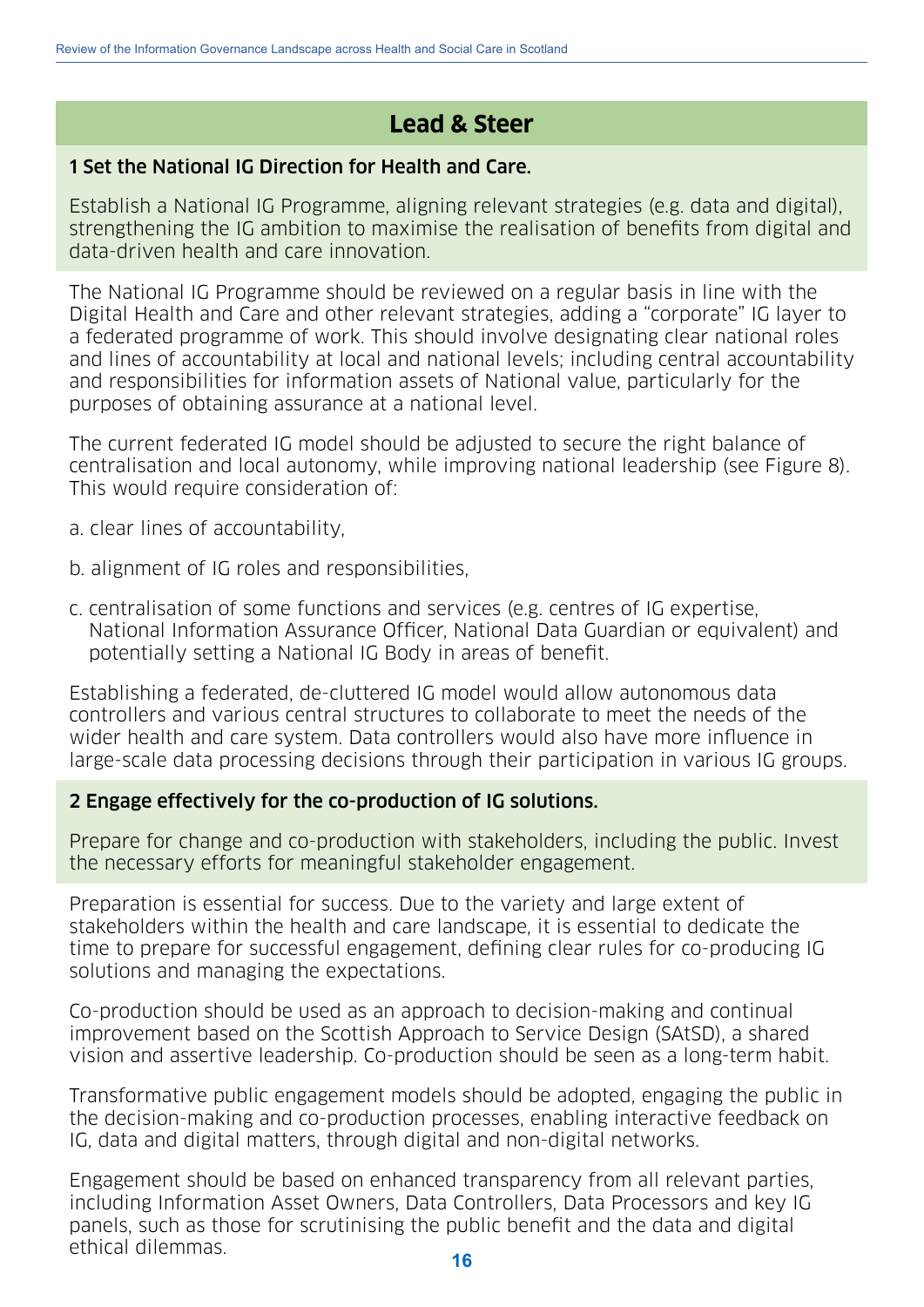#### 3 Readiness. Prepare.

Raise awareness and understanding of IG, the Scottish Approach to Service Design (SAtSD) and the ARMA model.

Due to the variety of stakeholders within the health and care landscape, and the lack of a universal definition of the Information Governance scope, it is crucial to undertake preparatory work at the early stages of the engagement strategy, as well as thought the longer term stages of the National IG Programme, to raise awareness and understanding of IG, the Scottish Approach to Service Design (SAtSD) and the ARMA model. Awareness and understanding in these specific areas, should be strengthened through training and accessible resources for stakeholders and people that need to be involved in co-producing IG solutions.

#### 4 Inspire. Motivate.

Keep up the enthusiasm for IG improvement. Share the good news. Demonstrate benefits and results.

Many good things have happened in the IG landscape across health and care for many years. This should be recognised more frequently and used for inspiration; it is equally important to focus on areas that need improvement as it is to recognise all the good progress achieved so far.

The COVID pandemic has accelerated progress and transformation of the way health and care makes decisions over - and delivers - data and digital solutions. The professionalism and commitment of people to enable secure data and digital solutions ethically, at an unprecedented speed and complexity, should be used as a source of inspiration as it demonstrates what can be achieved, particularly when national and local efforts come together. The IG path taken as a response to COVID is a good example of how the federated IG model could work.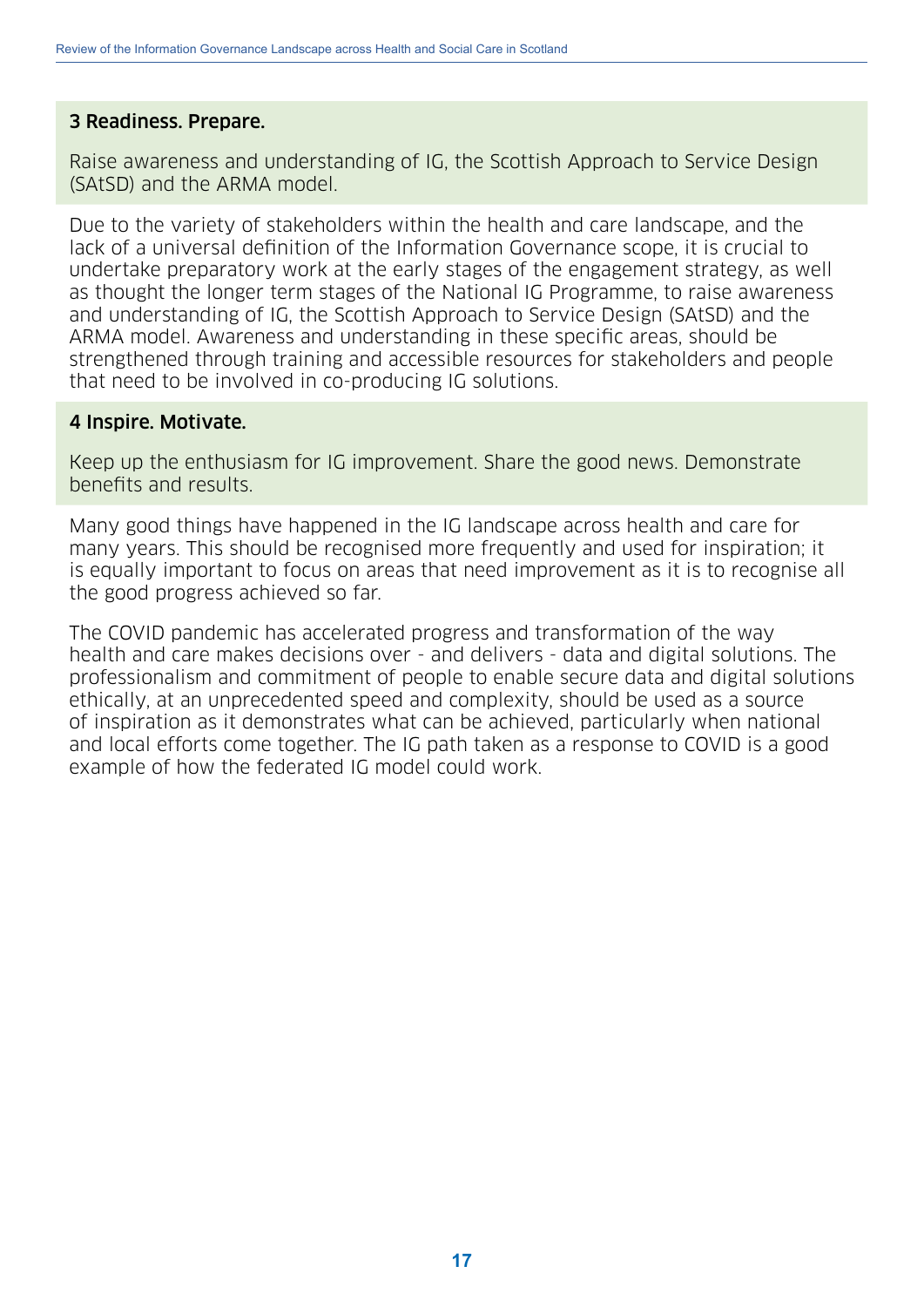### **Innovate. Co-Produce. Scale-Up**

#### 5 People.

Empower people to be confident with IG. Empower the public through transformative public engagement and use it to nurture trust. Career pathways and CPD.

People are a key success factor for the data and digital strategies. The National IG Programme must focus on generating people's capabilities over time. This requires understanding resources capacity and capabilities in all the IG dimensions (Figure 2), empowering people to confidently play their IG role, either from the data, digital technologies, data protection, privacy, security or any other point of view.

It is essential to co-produce a revised IG Competency Framework should, aligning responsibilities and skills across the IG landscape, which should include skills and competencies for making decisions, managing, handling and using data and the associated digital technologies efficiently.

The Competency Framework should encompass all the interrelated disciplines within IG, presented in Figure 2: privacy, confidentiality, security, quality and integrity of data and related information technologies.

The Competency Framework should define key roles, core skills, career pathways and continual professional development options, and should consider the professionalisation of key IG roles in data and digital related areas, in collaboration with existing professional bodies, digital academies and other parts of the wider education system; creating a variety of pathways and alternatives that work for a diverse range of people's needs, development styles and preferences.

It is equally essential to empower the public, so they feel confident in using data and digital technologies. This should be achieved in alignment with and embedded in the existing Digital Maturity programmes of work.

Public engagement should be extensively embedded into data and digital work, from the early strategy work to delivering solutions. Transformative public engagement would allow a better understanding of the public expectations from data and digital health and care technologies and services, but also, exploration of the ethical dilemmas that may arise.

Effective transformative public engagement would nurture trust through participation and assurance.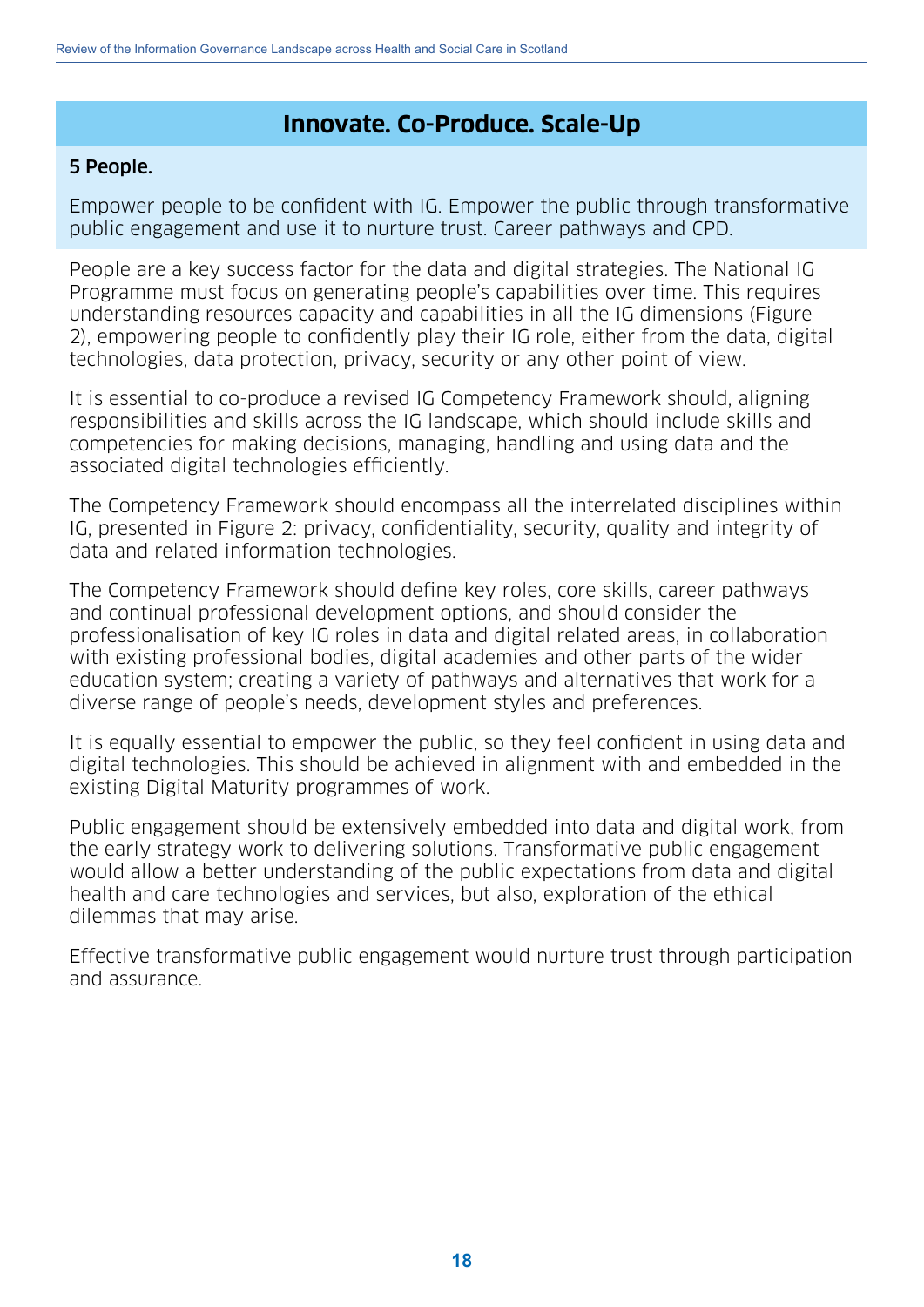#### 6 Processes and structures

- De-clutter the IG landscape.
- Align the IG responsibilities and processes (the National Federated IG Model).
- A common IG implementation model to improve IG maturity, locally and nationally (ARMA).

Adopt and promote use of a common IG implementations model, such as ARMA, to assess the IG maturity at local and national level, in line with the a National Federated IG Model - overall and with respect to key IG processes. Such models offer a pragmatic approach to continually improve IG and achieve the necessary maturity of each of the key processes.

A common IG implementations model helps build a common understanding and unified implementation approach that bridges people, policy, and more across these critical IG areas and processes.

Make the IG processes and structures leaner to deliver data and digital solutions more efficiently and enhancing results and trust.

Promote a national "Once for Scotland" approach wherever possible for consistency and efficiency.

#### 7 Tools

- Investment in the right tools for the right IG tasks and processes.
- Consider toolkits equivalent to other UK nations (e.g. NHS Digital Data Security and Protection Toolkit, NCSC Cyber Security Toolkit for Boards)
- Continue developing sector-specific IG related policy and guidelines to help with compliance.

Investment is needed in priority IG tools, including digitalisation of IG tasks and processes, management of the information risk at national and local scale, management of IG improvement, as well as tools for transformative IG engagement and co-production, transparency and training on all IG dimensions included in Figure 2. Consideration should be given to implementing an equivalent data protection toolkit to those adopted by England, Wales and Northern Ireland.

An ICO approved UK-GDPR Code of Conduct should be developed, setting the specific rules and requirements across health and care, and enhancing compliance, consistency and trust among participating bodies, thereby enabling data and systems across the ecosystem to materialise the benefits set out in the Digital Health and Care strategy. The strategy sets out how technology will support person-centred care, and help to sustain and improve services for the future.

The instruments and tools used to promote transparency should be enhanced, such as those involved in the Digital/Data Ethics Framework (including reports, privacy notices, data protection impact assessments and ethics summaries).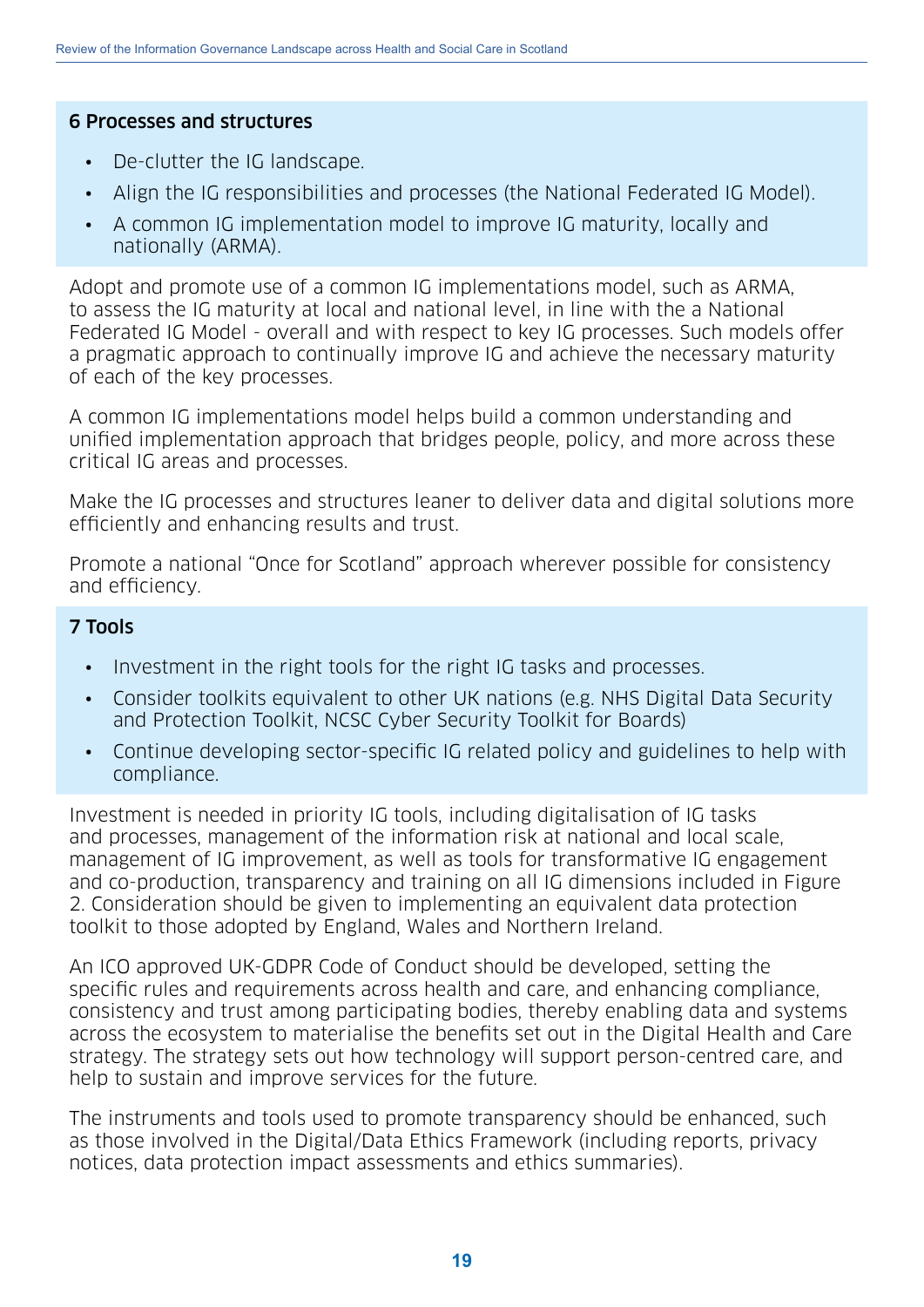#### 8 Products (data and digital assets)

Establish a central Information Assets Register and establish the ownership model for National Information Assets.

A central information assets register should be established for transparency purposes and to provide added visibility towards enhanced management of existing valuable information assets across the landscape, starting with the national information assets.

The model of accountability for National Information Assets should be revised to ensure data and digital assets at local or national level enable the best possible benefits for the population of Scotland.

A central repository of data and digital assets should promote transparency and trust with regards to how those assets are used, and boost assurance to the public and amongst health and care stakeholders.

### **Demonstrate success and Assurance**

#### 9 IG Maturity baseline (ARMA model and index benchmarking).

Evaluation of core IG processes and the Information Assets (data and digital) lifecycle.

Adopt and promote the use of a common IG implementations model, such as ARMA, to assess the IG maturity at local and national levels, in line with the National Federated IG Model.

A common IG implementation model helps build a common understanding and unified implementation approach that bridges people, policy, and more across these critical IG areas and processes.

Such models offer a pragmatic approach to continually improve IG and achieve the necessary maturity of each of the key processes. Assess the overall IG maturity and with respect to key IG processes at local and national levels to establish the improvement baseline.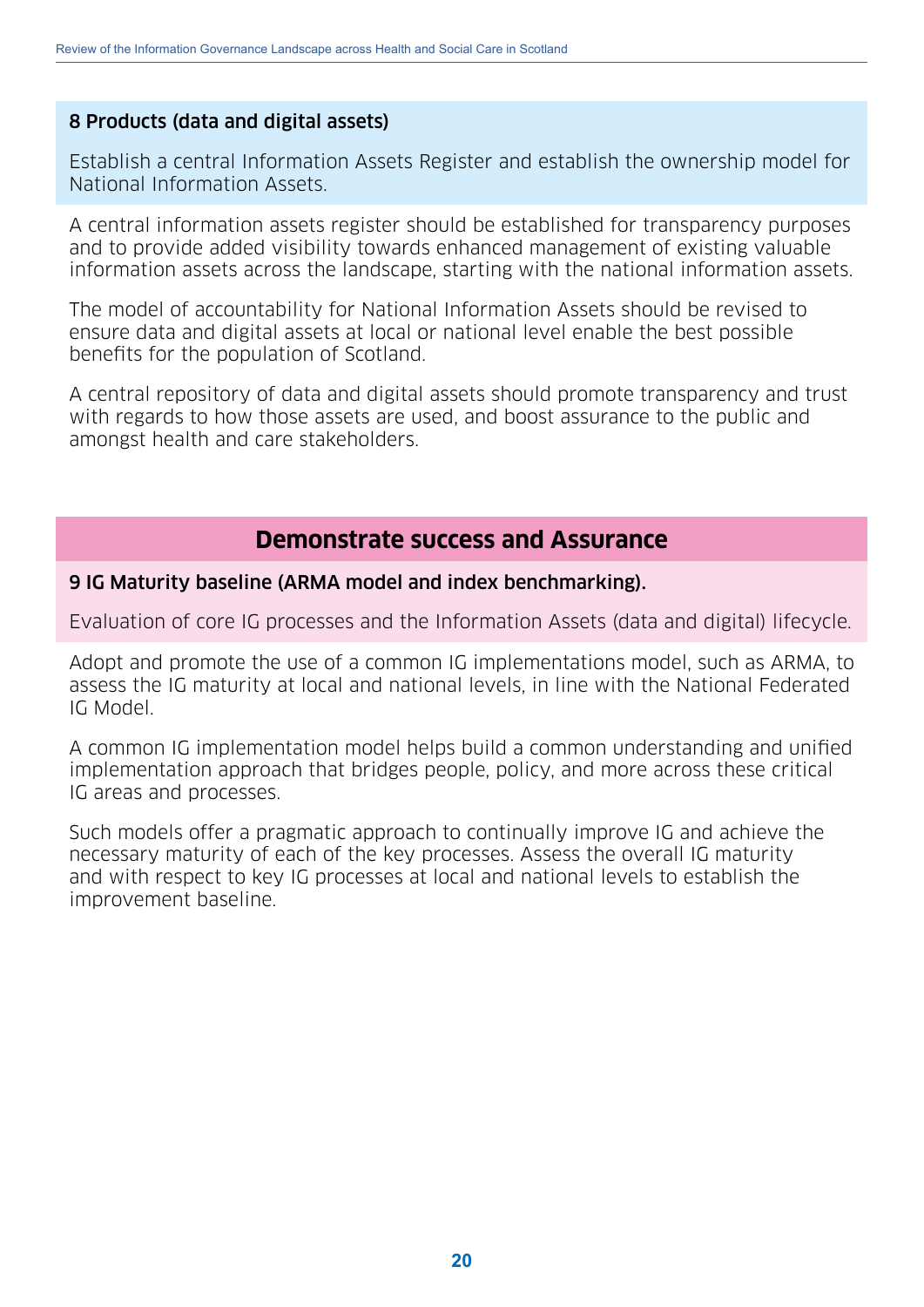#### 10 Plan for improvement.

Local and national IG improvement plans.

Removing duplication, inefficiencies and defects information assets, as well as making the IG processes and structures leaner, helps to deliver more efficient data and digital solutions and to enhance results, therefore boosting people's satisfaction with the ways data and digital systems are used for health and care purposes, and the assurance that this takes place ethically and securely.

Scotland can benefit from using the ARMA IG Implementation Model to plan for improvement at local and national levels on key areas of IG maturity (leadership, people, policies, processes, tools, internal audit capabilities, data structures, and data and digital infrastructure) (Figure 5). This will require evaluating the appropriateness of IG processes around the data and digital assets lifecycle.

It is advisable to set up a common body to lead and monitor progress through local and national IG improvement plans, as well as to provide expert support and act as a centre of IG excellence. These functions could be combined with other functions as part of the wider remit of a potential National IG body, interlinking with or embedding existing expert groups expertise (e.g. cybersecurity, records management, data and intelligence and others).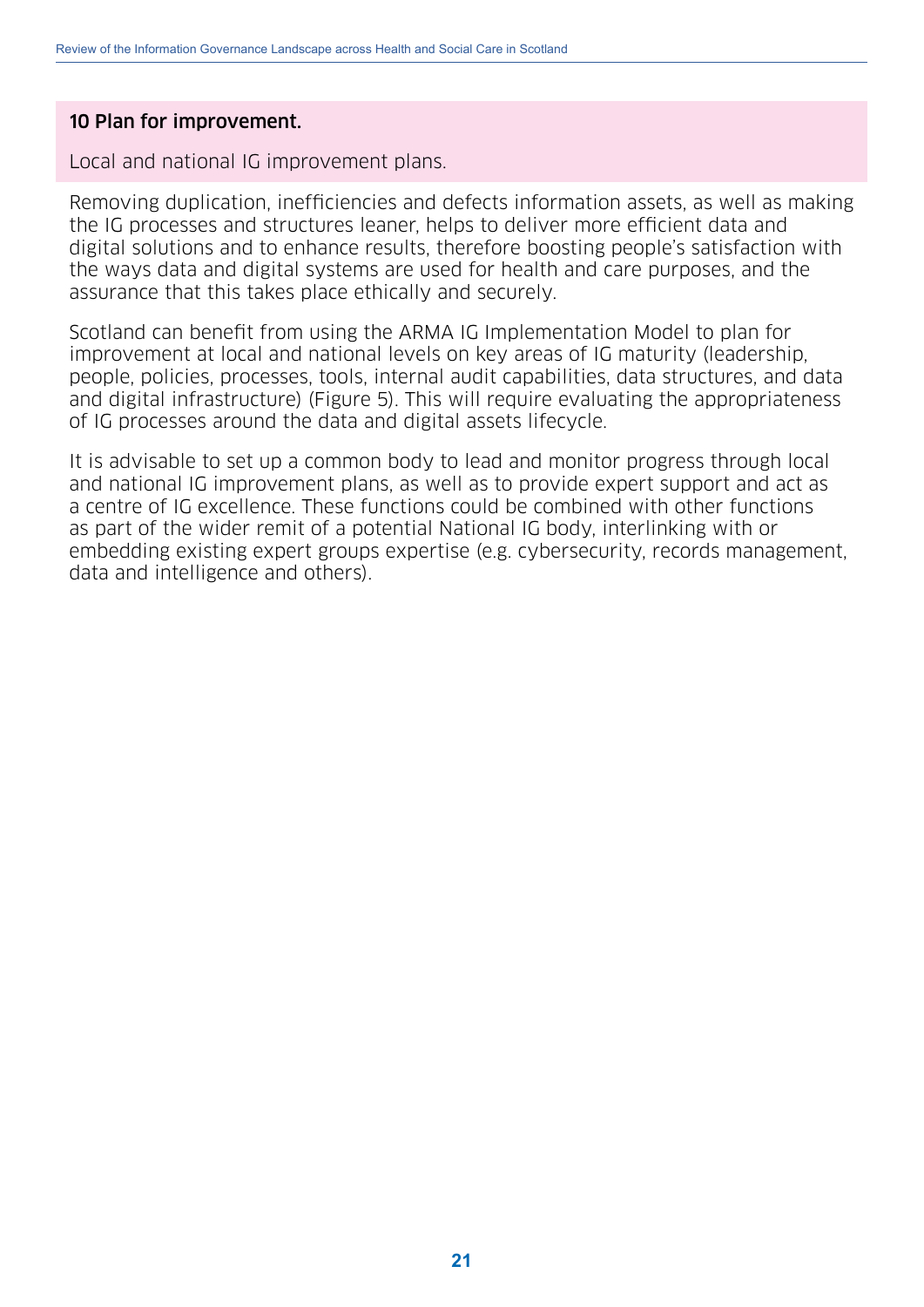#### 11 Monitor progress and assurance.

Local and national progress. Benchmarking. Monitor compliance, risk position and benefits to build assurance. Provide assurance to stakeholders, including the public, for boosting trust.

IG maturity should be monitored across the health and care ecosystem; regular monitoring of progress should be carried out at local and national levels, mapping through the extended use of the ARMA IG index and benchmarking. Each stakeholder should be enabled to undertake quick self-assessments. Central resources should be allocated to collate the results from local assessments and provide a collective national view of the IG maturity across health and care for the interest of the various stakeholders accountable for digital and data, including Ministers.

Monitoring at national and local levels should expand to encompass oversight and coordinated actions on IG progress, compliance, risks and benefits arising from data and digital.

Independent assurance reviews should be reused to promote trust among stakeholders and to inform on improvement actions; other independent reviews may also be required. Examples of such reviews are those by the Network and Information Systems Regulations Auditor or via the UK-GDPR Code of Conduct Monitoring Body for Health and Care (once established).

The national and local assurance mechanisms should evolve over-time. Enhanced audit and internal control should be strengthened in the areas of privacy, data, information systems, security and resilience ("just trust me" is not enough).

Trust should be nurtured through assurance and enhanced transparency in data and digital operations and confidence in the achievement of stakeholder objectives.

#### 12 Scale up.

Scale up IG that works well (e.g. COVID-19 lessons)

Scaling up what worked well:

- a. successful models from the COVID-19 pandemic, such as the Data and Intelligence Network and the governance model of the Vaccinations Programme, should be expanded to other areas;
- b. examples of good practice/guidance across the wider ecosystem should be shared with key public sector contacts, followed by monthly updates via a simple online open-access registry.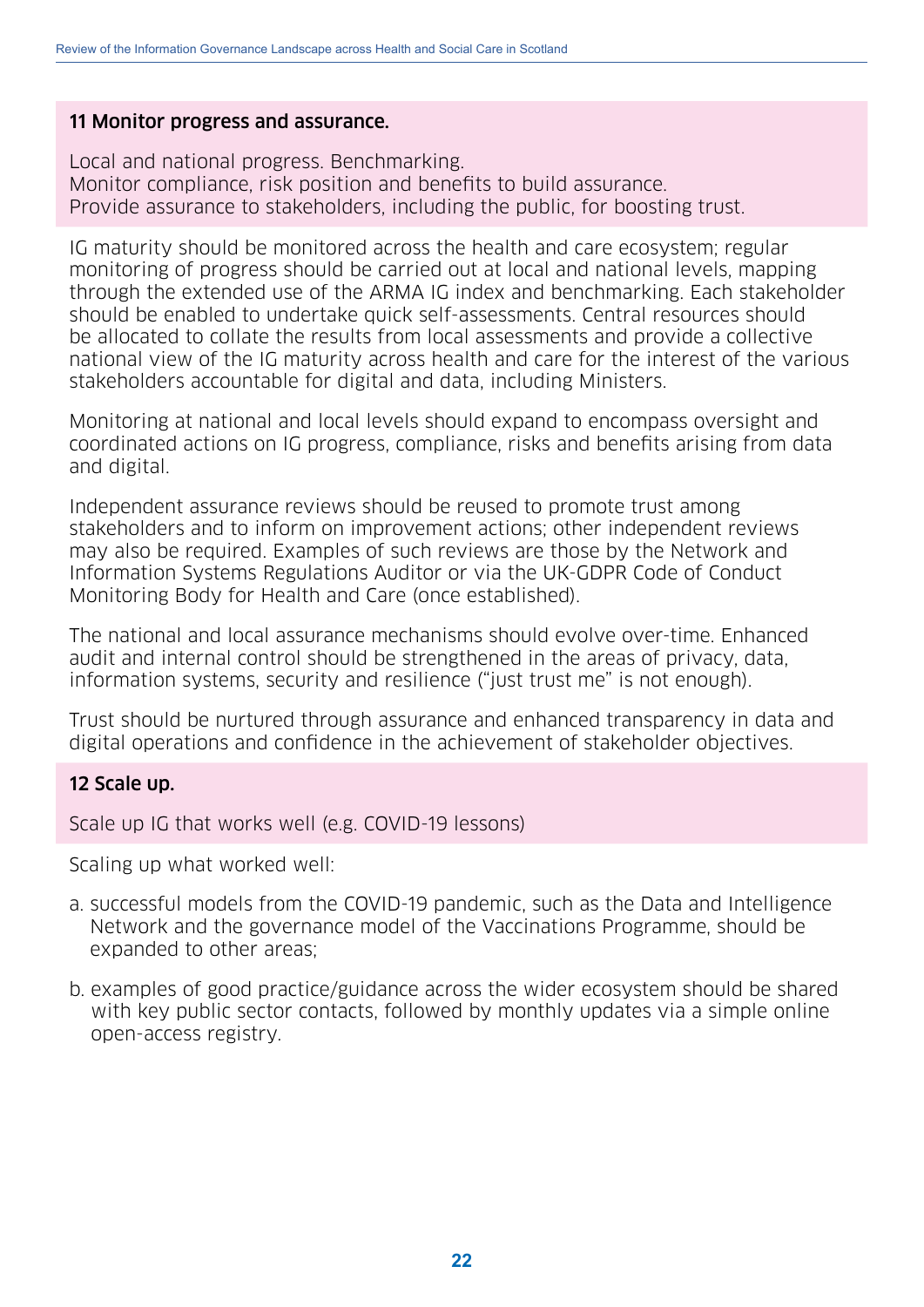

**Figure 8. Organisational models for facilitating IG innovation**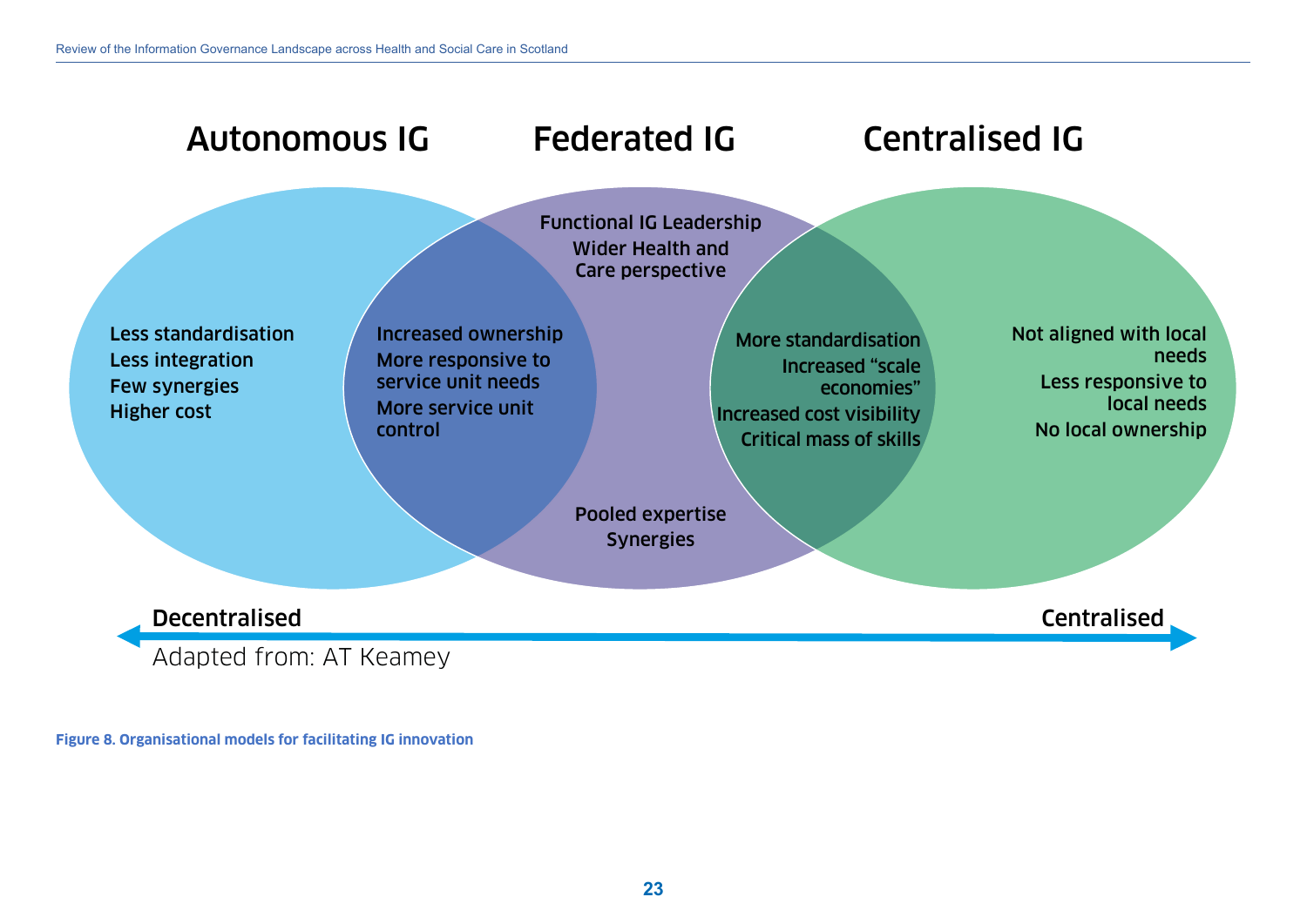### **Key decision flow COBIT 5<sup>®</sup> – Enabling Information. ISACA**



**Figure 9. IG decision-making flow (ISACA)**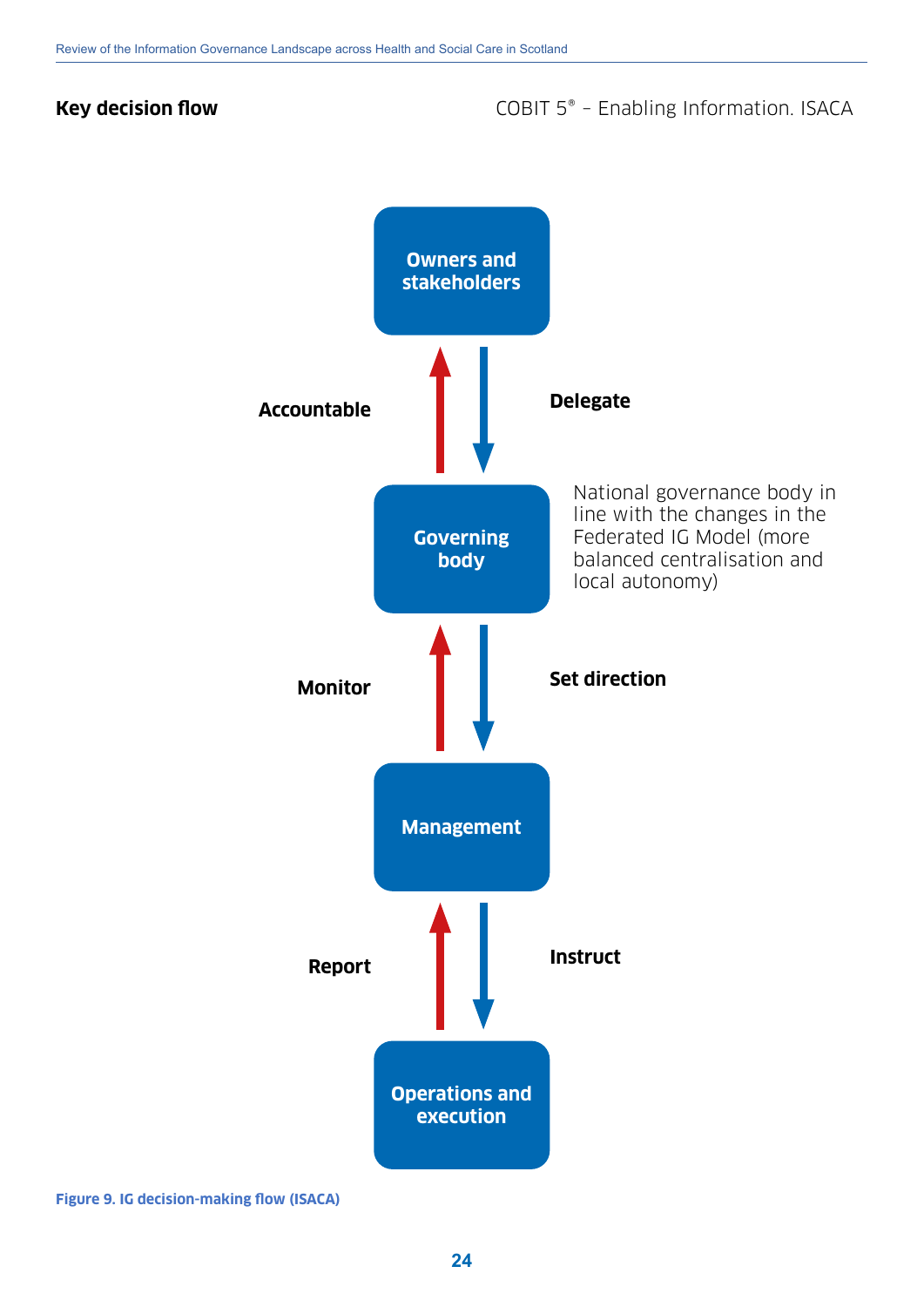# <span id="page-24-0"></span>6. What now? Next steps.

Establishing, and subsequently prioritising, the Review's key recommendations underscored the importance of establishing a set of clear, sequential and actionable next steps that are informed by the findings.

It is proposed that the National IG programme focuses efforts on the following key areas towards the National IG reform:

- A more balanced federated IG model with a National IG body
- Increase collective IG maturity (local and national) by monitoring the IG maturity across the ecosystem
- Empowering people
- Enabling IG: providing the right tools for the IG job
- Improving transparency
- Enhancing public engagement

Figure 10 illustrates the key areas of work through illustrative phases towards a successful national IG reform, that will streamline the information governance (IG) national approach, addressing inconsistencies in decisions over the use of data and digital technologies, minimising variation (data and digital systems post code lottery) and harmonising the management of the information risk collectively at the national, removing the barriers that currently obstruct the realisation of benefits from digital and data-driven health and care innovation.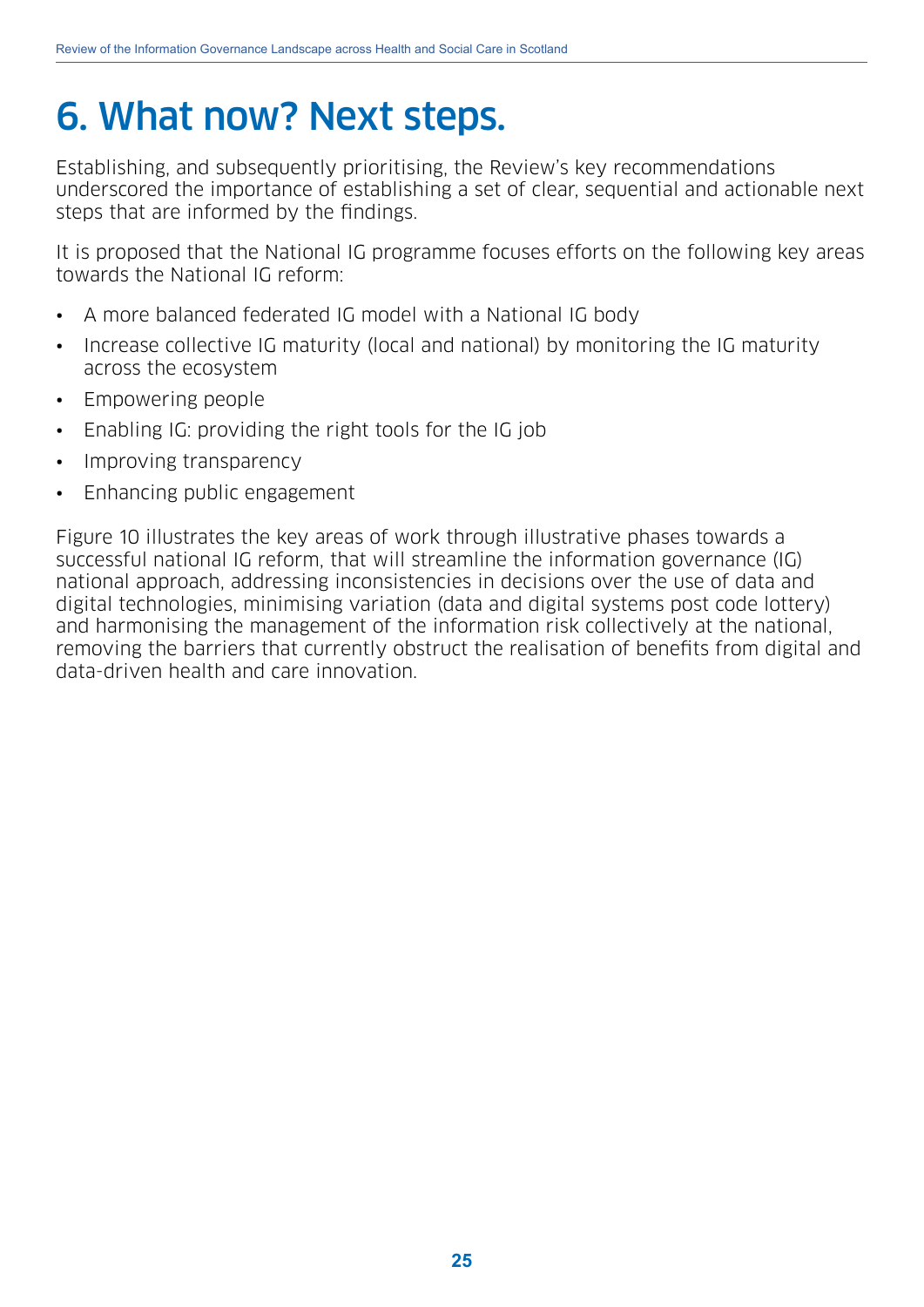## **Next Steps: National IG Programme for Health and Care**